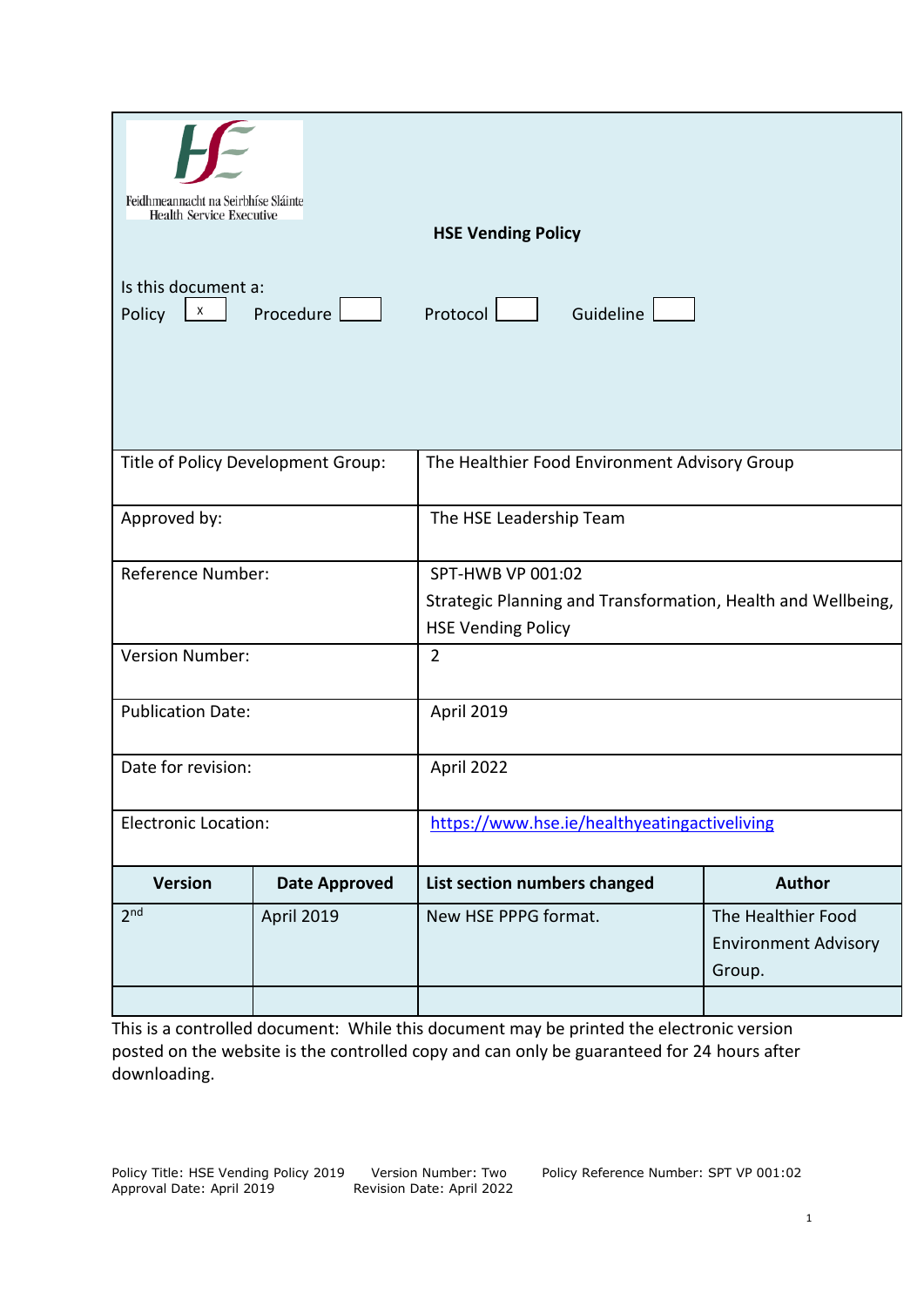#### **Table of Contents:**

|     | PART A: OUTLINE OF POLICY STEPS                                                            | 4  |
|-----|--------------------------------------------------------------------------------------------|----|
|     | PART B: HSE VENDING POLICY DEVELOPMENT CYCLE                                               | 7  |
| 1.0 | <b>INITATION</b>                                                                           | 7  |
| 1.1 | Purpose                                                                                    | 7  |
| 1.2 | Scope                                                                                      | 7  |
| 1.3 | Objectives(s)                                                                              | 7  |
| 1.4 | Outcome(s)                                                                                 | 8  |
| 1.5 | <b>Policy Development Group</b>                                                            | 8  |
| 1.6 | <b>Policy Governance Group</b>                                                             | 8  |
| 1.7 | <b>Supporting Evidence</b>                                                                 | 8  |
| 1.8 | Glossary of Terms                                                                          | 10 |
| 2.0 | DEVELOPMENT OF HSE VENDING POLICY                                                          | 11 |
| 2.1 | Defining the key questions to review the HSE Healthier Vending Policy (2015)               | 11 |
| 2.2 | The strategy used to inform the policy review                                              | 12 |
| 2.3 | Method of evidence appraisal                                                               | 12 |
| 2.4 | Process used to formulate recommendations                                                  | 12 |
| 2.5 | Summary of the findings used to make the recommendations for the revised<br>vending policy | 13 |
| 2.6 | Resources necessary to implement the policy recommendations                                | 15 |
| 2.7 | Outline of policy steps.                                                                   | 15 |
| 3.0 | <b>GOVERNANCE AND APPROVAL</b>                                                             | 16 |
| 3.1 | Formal governance arrangements                                                             | 16 |
| 3.2 | Method for assessing the policy in meeting the standards outlined in the                   | 16 |
|     | HSE National Framework for developing PPPGs                                                |    |
| 3.3 | Copyright/permission sought                                                                | 16 |
|     |                                                                                            |    |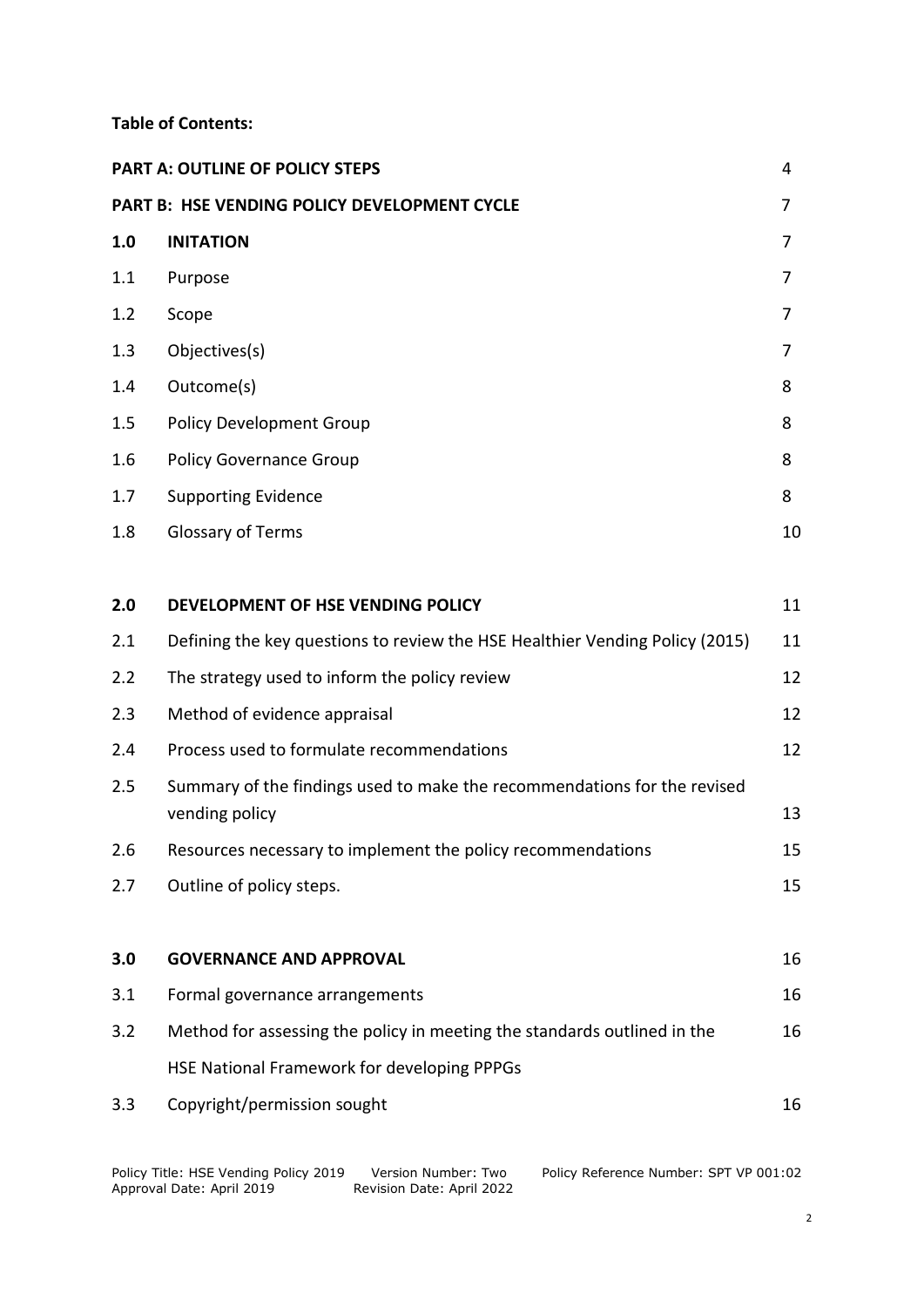# 3.4 Approval and Sign Off 16

| 4.0 |                                                        | <b>COMMUNICATION AND DISSEMINATION</b>                          | 16 |
|-----|--------------------------------------------------------|-----------------------------------------------------------------|----|
| 4.1 |                                                        | Description of the communication and dissemination plan         | 16 |
|     |                                                        |                                                                 |    |
| 5.0 |                                                        | <b>IMPLEMENTATION</b>                                           | 17 |
| 5.1 |                                                        | The implementation plan listing barriers and /or facilitators   | 17 |
| 5.2 |                                                        | Education/training required to implement the HSE Vending Policy | 17 |
| 5.3 |                                                        | Lead person(s) responsible for the implementation of the policy | 18 |
| 5.4 | Specific roles and responsibilities                    |                                                                 | 18 |
| 6.0 |                                                        | MONITORING, AUDIT AND EVALUATION                                | 19 |
| 6.1 | The plan                                               |                                                                 | 19 |
|     | 6.1.1 Monitoring                                       |                                                                 |    |
|     | 6.1.2 Audit                                            |                                                                 | 19 |
|     |                                                        | 6.1.3 Evaluation                                                | 19 |
| 7.0 |                                                        | <b>REVISION/UPDATE</b>                                          | 20 |
| 7.1 | The procedure for the update of the HSE Vending Policy |                                                                 | 20 |
| 7.2 |                                                        | The method for amending the policy if new evidence emerges      | 20 |
| 8.0 |                                                        | <b>REFERENCES</b>                                               | 21 |
| 9.0 |                                                        | <b>APPENDICES</b>                                               | 24 |
|     | Appendix I                                             | Signature Sheet                                                 |    |
|     | Appendix II                                            | Membership of the Policy Development Group                      |    |
|     | Appendix III                                           | Membership of the Approval Governance Group                     |    |
|     | Appendix IV                                            | <b>Branding Specification for Vending Machines</b>              |    |
|     |                                                        |                                                                 |    |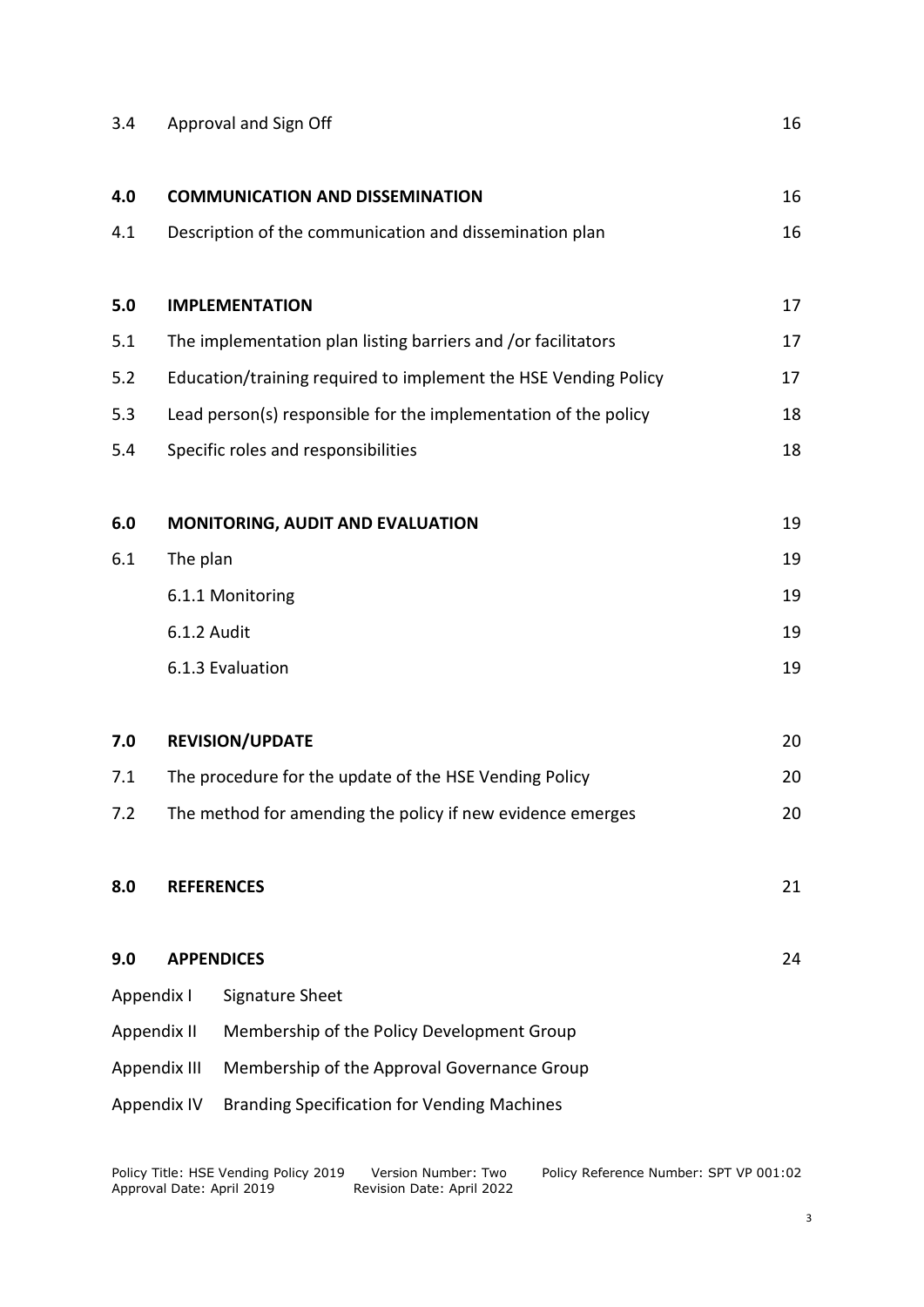#### **PART A: OUTLINE OF POLICY STEPS**

*Part A of this document describes the core policy steps. Please see See Part B of this document for a description of how the policy was developed.* 

# **Policy Title: HSE Vending Policy 2019 (Revision 2).**

# **2.7 Outline of policy steps:**

The HSE introduced the Healthier Vending Policy in 2014 which applies to all vending machines for Cold Soft Drinks, Confectionery and Snacks on HSE premises. It was revised in 2015 with minor changes. In 2017, the Healthy Eating Active Living Policy Priority Programme undertook to assess compliance with the implementation of the policy. The National Nutrition Surveillance Centre (NNSC-UCD) was commissioned to analyse data from vending machines on health service sites for the year 2016. The ['Healthier Vending Policy](https://www.hse.ie/eng/about/who/healthwellbeing/our-priority-programmes/heal/heal-docs/hse-healthier-vending-policy-assessment-of-compliance-november-2018.pdf) - As[sessment of Compliance'](https://www.hse.ie/eng/about/who/healthwellbeing/our-priority-programmes/heal/heal-docs/hse-healthier-vending-policy-assessment-of-compliance-november-2018.pdf) has informed the review of the [Healthier Vending Policy](https://www.hse.ie/eng/about/who/healthwellbeing/our-priority-programmes/heal/heal-docs/hse-healthier-vending-policy-june-2015.pdf)  [\(Revision 1 2015\).](https://www.hse.ie/eng/about/who/healthwellbeing/our-priority-programmes/heal/heal-docs/hse-healthier-vending-policy-june-2015.pdf) This policy now replaces the 2015 revised policy.

To align with the HSE 'Nutrition standards for food and beverage provision for staff and visitors in healthcare settings' the classification of Better Choice & Other Choice products from the Healthier Vending Policy 2015 will be replaced with the requirements outlined below. A 'Vending in the Health Services Toolkit' will be developed in 2019 to support the implementation of the new policy.

# **What has changed?**

# **Beverages:**

1

- Sugar sweetened beverages, as defined in the legislation underpinning the Sugar Sweetened Drinks Tax enacted in the Finance Act 2017, will not be stocked in vending machines. The Sugar Sweetened Drinks Tax applies to water and juice based drinks which have added sugar of over 5g per 100ml.
- A minimum of 60% of beverages are required to be still water in beverage only machines.
- The remaining 40% of beverages will be non-sugar sweetened beverages e.g. diet drinks, juices, flavoured waters, carbonated waters.
- A minimum of 50% of beverages are required to be still water in combination<sup>1</sup> machines.
- The remaining 50% of beverages in combination machines will be non-sugar sweetened beverages e.g. diet drinks, juices, flavoured waters, carbonated waters.

<sup>&</sup>lt;sup>1</sup> Due to the design of combination machines the percentage of still water stocked in them is 50% compared to 60% in beverage machines.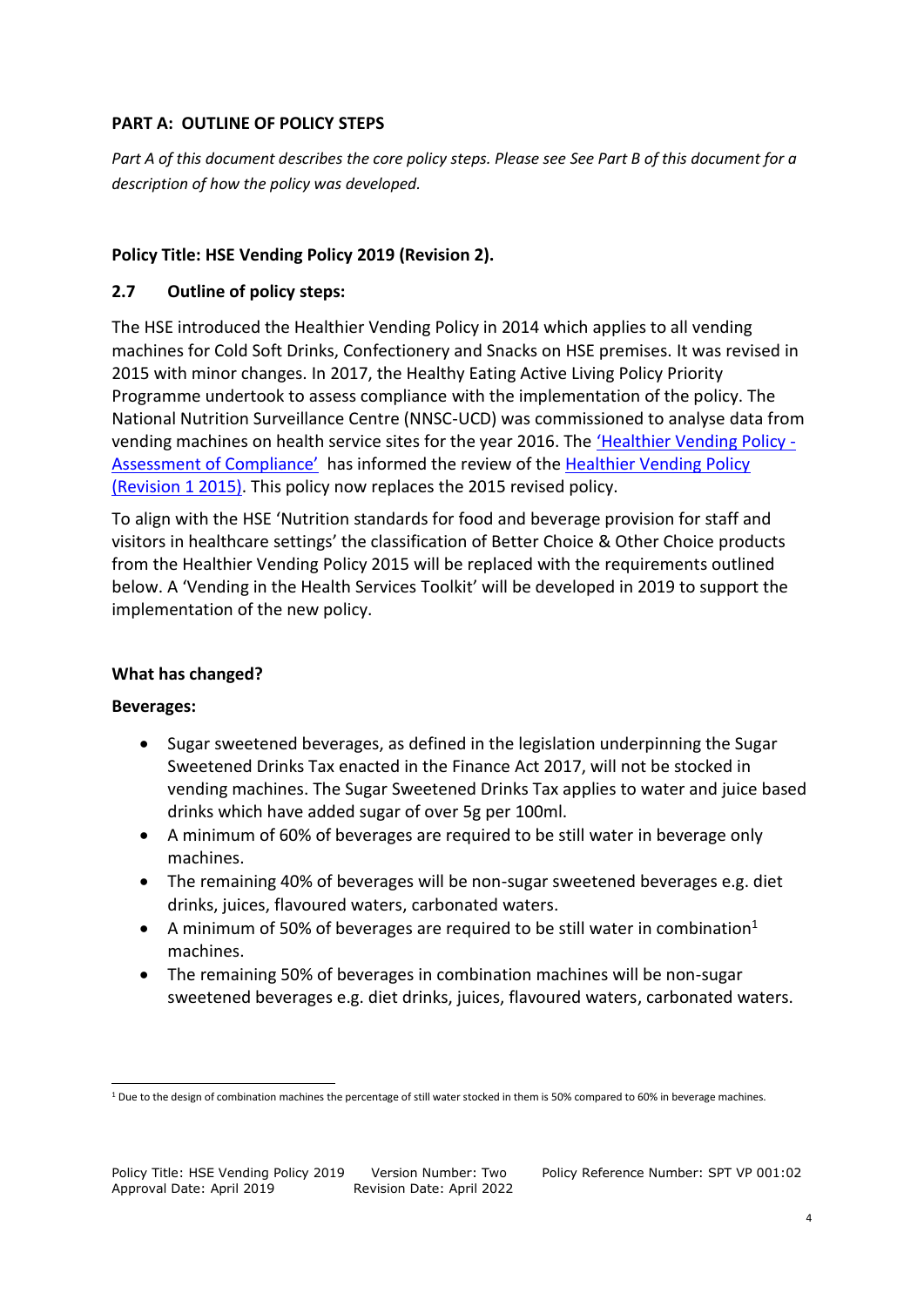#### **Snacks:**

- Snacks containing more than 200 kcals per packet will not be stocked in vending machines, with the exemption of three products.
- Machines that stock snack products (including combination machines) must have a minimum of 3 facings at eye level that contain some or all of the following: packets of nuts or seeds that are plain and unsalted, dried fruit, or packets containing some or all of these products. These three products will be exempt from the maximum calorie allowance of 200kcals per packet stocked in machines. This exemption does not apply to composite items that contain nuts/seeds or dried fruit as ingredients, for example, cereal bars.
- A minimum of 60% of the remaining snack products in the machine are required to be ≤ 150kcals and 40% of snack products are required to be ≤200kcals.

# **On Product Placement**

- Plain water, packets of nuts or seeds that are plain and unsalted, dried fruit, packets containing a combination of some or all of these products and products ≤ 150kcals will be placed in prime slots. Prime slots are defined as the top two rows of the machine and not the bottom row.
- The location of prime slots may vary a little with some combination machines because of their design. In these situations, prime slots may be considered as the second and third row.

# **Planograms and product information**

Companies are required to:

- provide standard easy to read planograms (product type with calorie count and placement) to sites.
- provide a list of products with calorie counts to sites and the Healthy Eating Active Living Programme.

This will facilitate local visual audits of machines in order to meet monitoring requirements.

# **Calorie Posting Pre-Purchase**

All vended products should clearly display the amount of calories they contain in white writing on a black background and with a white surround. Purchasers can use this information to help them make an informed product choice.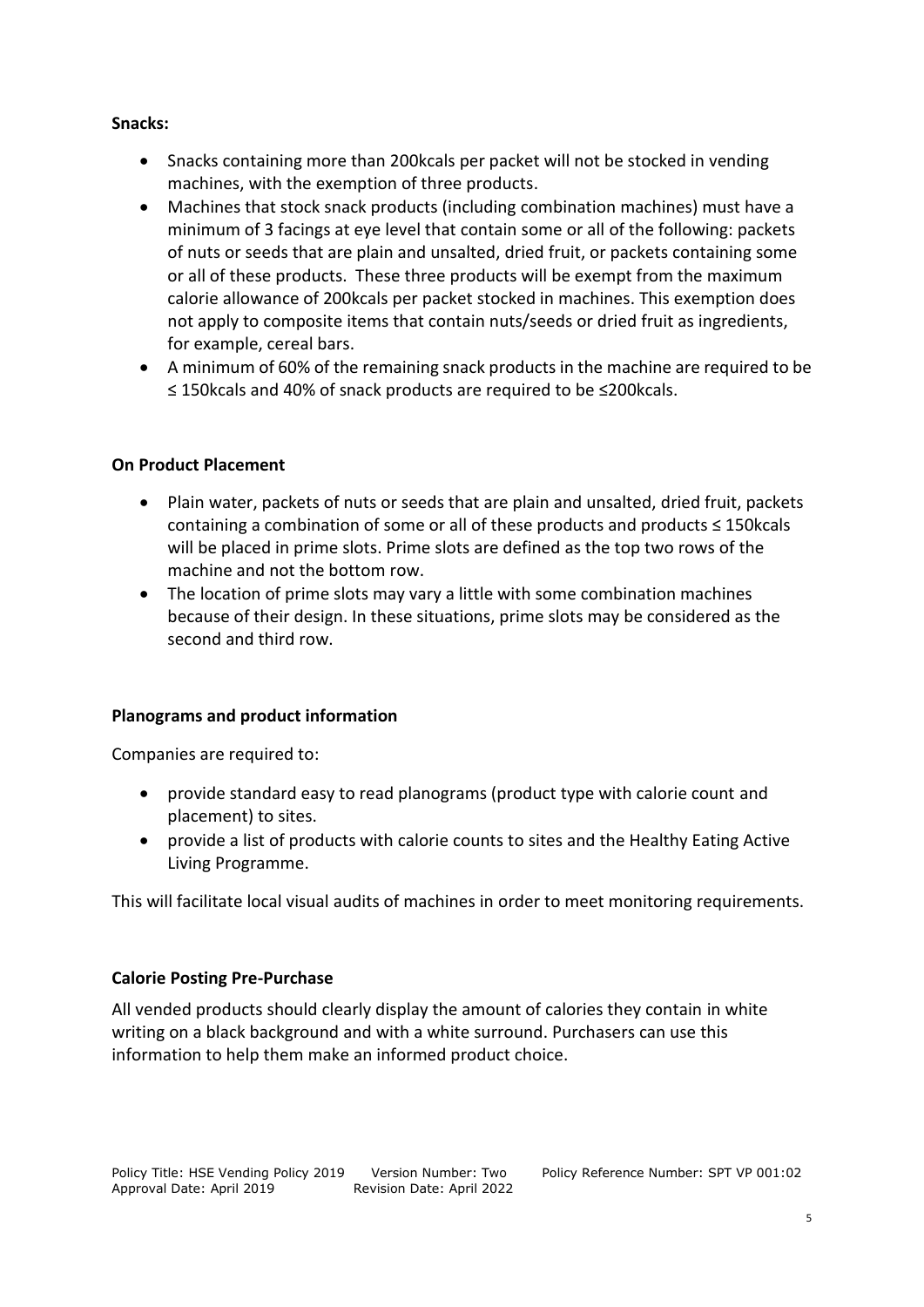#### **Branding of Vending Machines and use of Key Health Messages**

- In line with the HSE National Contract for Vending 2015-2020 contracted companies and any other companies with pre-existing contracts still in place must comply with the branding specifications for vending machines.
- Vending machines should only utilise the Healthy Ireland brand as determined by the HSE.
- To align with the HSE 'Nutrition standards for food and beverage provision for staff and visitors in healthcare settings' and changes to the policy, all messages will be removed from the machines with the exception of 'Save your smile, drink water'. Messages will be in lime green information bubbles.
- The specifications in vending contracts in respect of branding must meet the requirements of the policy.

# **Food Safety**

All vending of food and beverages must comply with relevant food safety legislation.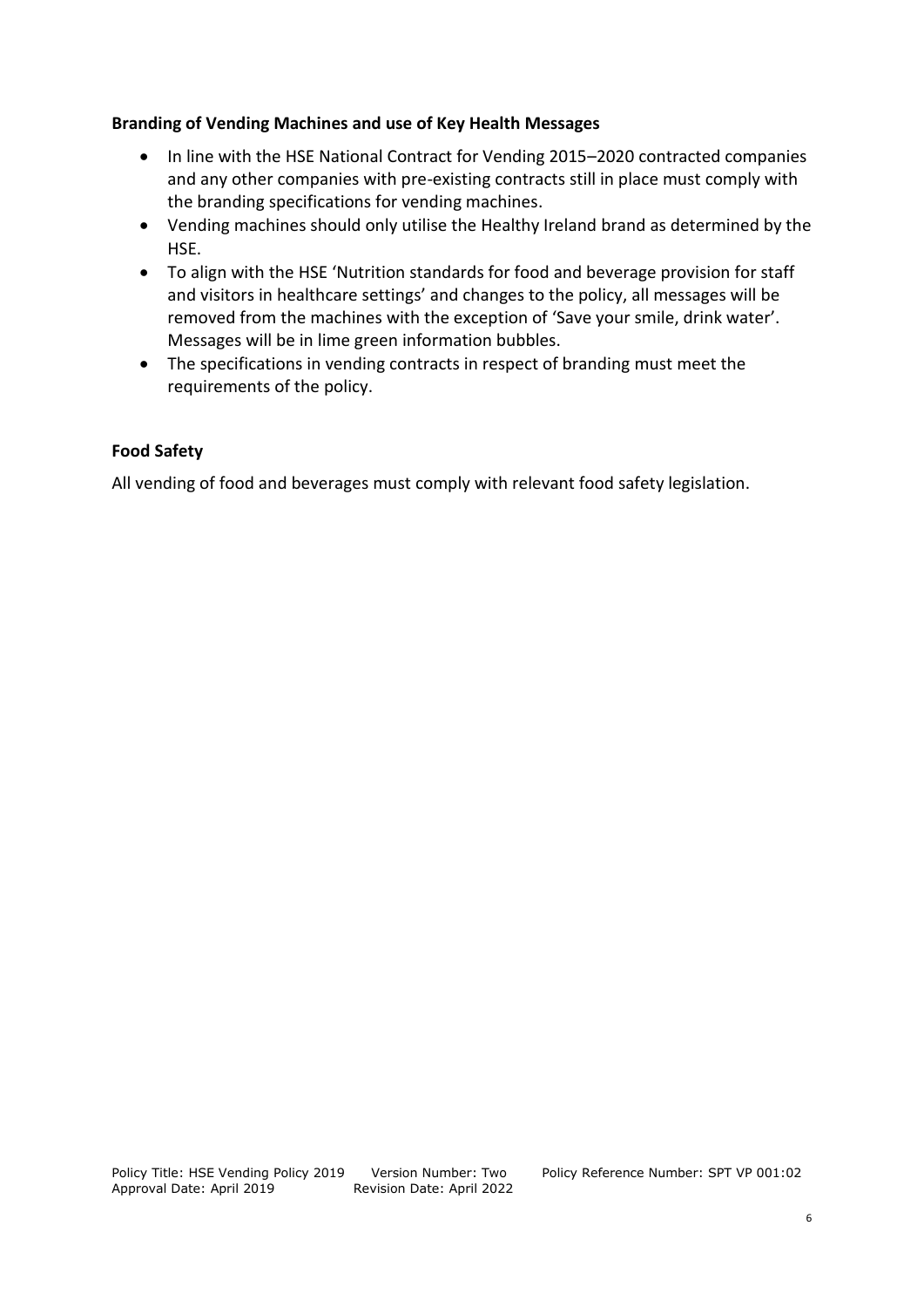# **PART B: POLICY DEVELOPMENT CYCLE**

#### **1.0 INITIATION**

#### **1.1 Purpose**

The purpose of the HSE Vending Policy is to contribute to creating a healthier food environment by influencing the types and range of products in cold soft drinks, confectionary and snack vending machines.

It is expected that the exclusion of sugar sweetened beverages and the calorie cap on snack products in vending machines will send a strong message to staff, visitor and patients regarding the commitment of the HSE to improve the food environment within the organisation. In addition, it is expected that these measures will reinforce one of the organisations key population nutrition messages:

*Foods high in fat, sugar and salt are not needed for health and should be consumed in moderation, not every day, a maximum of once or twice a week.*

It is anticipated that this reviewed vending policy will lead to improved dietary choices by those who use vending machines on health service premises.

#### **1.2 Scope**

This policy applies to all vending machines that stock cold soft drinks, confectionary and snacks on HSE premises and premises of organisations that are funded by the HSE. These machines account for the majority of vending machines in the health services. The policy does not apply to refrigerated vending machines that stock produce such as fruit, milk and sandwiches. These are not currently widely used in health service facilities.

1.2.1 This policy will provide direction to health service managers, staff involved in the vending process and contracted companies when stocking vending machines on health service premises.

1.2.2 This policy will apply to staff, visitors or patients on health service premises who choose to use vending machines to purchase snacks or beverages.

#### **1.3 Objectives**

The objectives of the policy are:

 To provide staff, visitors and patients with lower calorie options when purchasing snacks or beverages from vending machines at health service premises.

#### **1.4 Outcomes**

The outcome of the policy will be that in cold soft drinks, confectionary and snack vending machines on health service premises there are: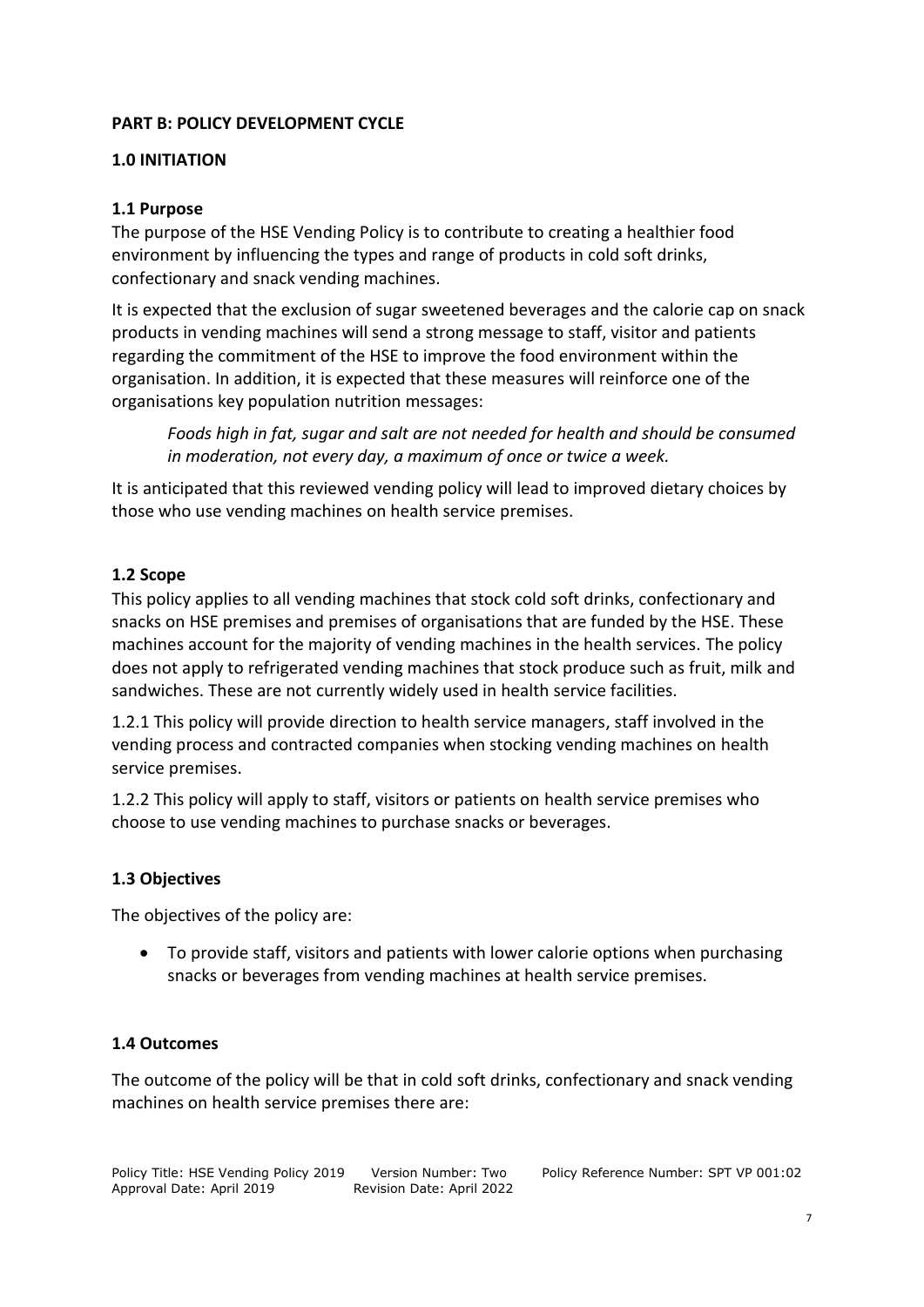- no sugar sweetened beverages stocked.
- a minimum of 50% of beverages that are still water.
- a maximum calorie cap of 200kcals on all snacks except for packets of nuts or seeds that are plain and unsalted or dried fruit.
- three facings of packets of nuts or seeds that are plain and unsalted, dried fruit, or packets containing some or all of these products.
- a minimum of 60% of snack products that are ≤ 150kcals, other than packets of nuts or seeds that are plain and unsalted, dried fruit, or packets containing some or all of these products.

# **1.5 Policy Development Group**

The Healthier Food Environment Advisory Group (HFEAG) undertook the content development within an agreed project plan under the guidance of a Project Manager and Chairperson. The HFEAG was established in January 2018 and comprises a range of stakeholders with diverse skills and knowledge in relation to the healthier food environment. Refer to Appendix II for Membership of the HFEAG. All members have completed the Conflict of Interest Form. A technical sub group of the HFEAG was established from the outset to work on the HSE Nutrition standards and to consider the nutrient profile of vending machine products.

# **1.6 Policy Governance Group**

The Healthy Eating Active Living National Policy Priority Programme Team approved the final policy document. See Appendix IV for Membership of the Approval Governance Group.

# **1.7 Supporting Evidence**

Legislation, regulation and publications which are relevant to healthier vending and the 'Healthier Vending Policy - [Assessment of Compliance'](https://www.hse.ie/eng/about/who/healthwellbeing/our-priority-programmes/heal/heal-docs/hse-healthier-vending-policy-assessment-of-compliance-november-2018.pdf) report were referred to in the development of the policy. In addition, existing policies and standards were referred to and aligned to the development of the policy.

# **1.7.1 Relevant Legislation/PPPGs/Standards/Reports**

- Department of Health (2016). Healthy Food for Life. The Healthy Eating Guidelines and Food Pyramid (2016)
- Department of Health (2016). A Healthy Weight for Ireland: Obesity Policy and Action Plan. ISBN 978-1-4064-2926-8.

# **1.7.2 Policies that are being replaced by this Policy**

This policy replaces the HS[E Healthier Vending Policy \(Revision 1 2015\).](https://www.hse.ie/eng/about/who/healthwellbeing/our-priority-programmes/heal/heal-docs/hse-healthier-vending-policy-june-2015.pdf)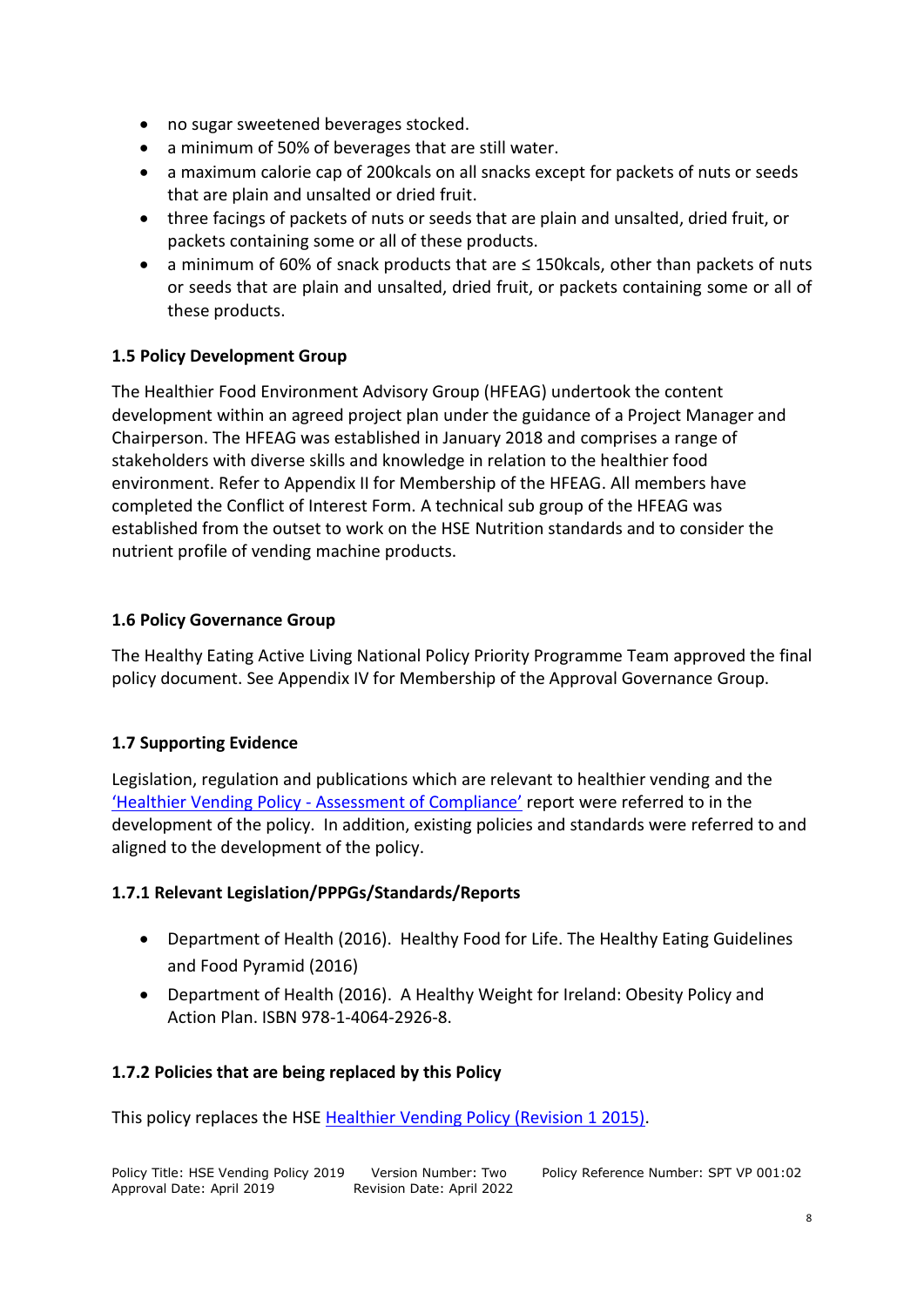# **1.7.3 Related Policies/Standards**

- [Healthy Ireland in the Health Services National Implementation Plan 2015-2017](https://www.hse.ie/eng/about/who/healthwellbeing/healthy-ireland/healthy-ireland-in-the-health-services-implementation-plan-2015-2017.pdf)
- **[HSE Calorie Posting Policy, 2015.](https://www.hse.ie/eng/health/hl/calorieposting/caloriepostingpolicy.pdf)**
- HSE Healthy Meeting Guidelines: Incorporating Health and Wellbeing into everyday work practices (2019). Produced by the Staff Health & Wellbeing Programme, HSE Strategic Planning & Transformation and adapted from the Healthy Ireland National Healthy Meeting Guidelines and in line with the World Health Organization, Planning healthy and sustainable meetings: A how-to-guide.
- HSE [National Framework for developing Policies, Procedures, Protocols and](https://www.hse.ie/eng/about/who/qid/use-of-improvement-methods/nationalframeworkdevelopingpolicies/hse-national-framework-for-developing-policies-procedures-protocols-and-guidelines-pppgs-2016.pdf)  [Guidelines \(PPPG's\) 2016](https://www.hse.ie/eng/about/who/qid/use-of-improvement-methods/nationalframeworkdevelopingpolicies/hse-national-framework-for-developing-policies-procedures-protocols-and-guidelines-pppgs-2016.pdf)
- Nutrition standards for food and beverage provision for staff and visitors in healthcare settings, 2019.
- Food Safety Authority of Ireland Guidance on Vending Machines [https://www.fsai.ie/faq/vending\\_machines.html](https://www.fsai.ie/faq/vending_machines.html)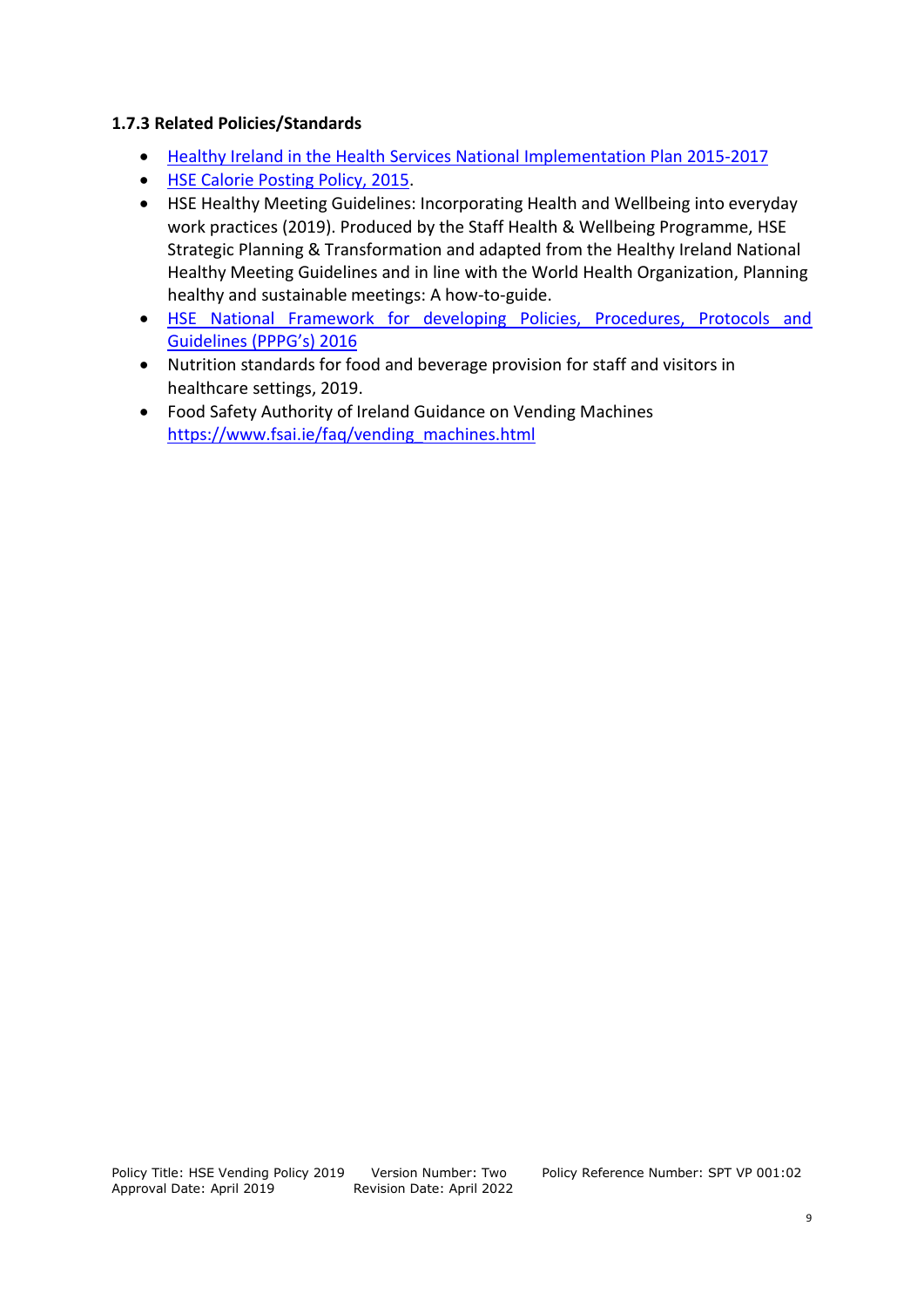# **1.8 Glossary of Terms**

**Calorie Posting:** This is a type of menu labelling on food that informs the consumer of how many calories are in a product. A Kilocalorie, or Kcal in abbreviated form, is a measurement of the amount of energy in the food we eat. In common usage, consumers refer to Kilocalories as Kcals or Calories.

**Healthy Ireland:** Healthy Ireland is a Government-led initiative which aims to create an Irish society where everyone can enjoy physical and mental health, and where wellbeing is valued and supported at every level of society.

**Obesogenic environment:** This term refers to the role environmental factors may play in determining both nutrition and physical activity. Environmental factors may operate by determining the availability and consumption of different foodstuffs and the levels of physical activity undertaken by populations.

**Planograms:** A planogram is a diagram that shows how and where specific retail products should be placed on retail shelves or in vending machines in order to increase customer purchases. The planogram can show the number of "facings" a certain product should have in a vending machine and how high or low on a shelf the product should be displayed. The planogram can be printed out as a visual to be followed by the person who restocks the machine and by people who wish to audit products in the machine.

**Procurement:** The action of obtaining or buying goods and services.

**Product Placement:** This is a [marketing](https://en.wikipedia.org/wiki/Marketing) technique whereby the positioning of a product may increase the probability of selection. We tend to select what is directly in front of us, at eye level. For this reason, we have recommended that the top two rows of the vending machines display items that contain ≤ 150kcals or water.

**Sugar sweetened beverages:** These are beverages that have sugars added during processing (excluding milk drinks). They contain sugars such as sucrose (commonly called sugar) or fructose, often in large amounts, which contribute to the overall energy density of diets. The calories provided by sugar-sweetened beverages have little nutritional value and may not provide the same feeling of fullness that solid food provides. As a result, total energy intake may increase, which can lead to unhealthy weight gain.

**Vending machines:** Vending machines are automatic devices that sell goods such as beverages and snacks without a cashier. They can be categorised into

- Cold soft drinks, confectionary and snack machines (vend products like soft drinks, crisps and chocolate).
- Chilled and fresh vending foods and drink (vend products like sandwiches, wraps, ready meals, yogurts, fruit and salad pots and milkshakes).
- Combination Vending Machine vend a combination of different items such as beverages and snacks.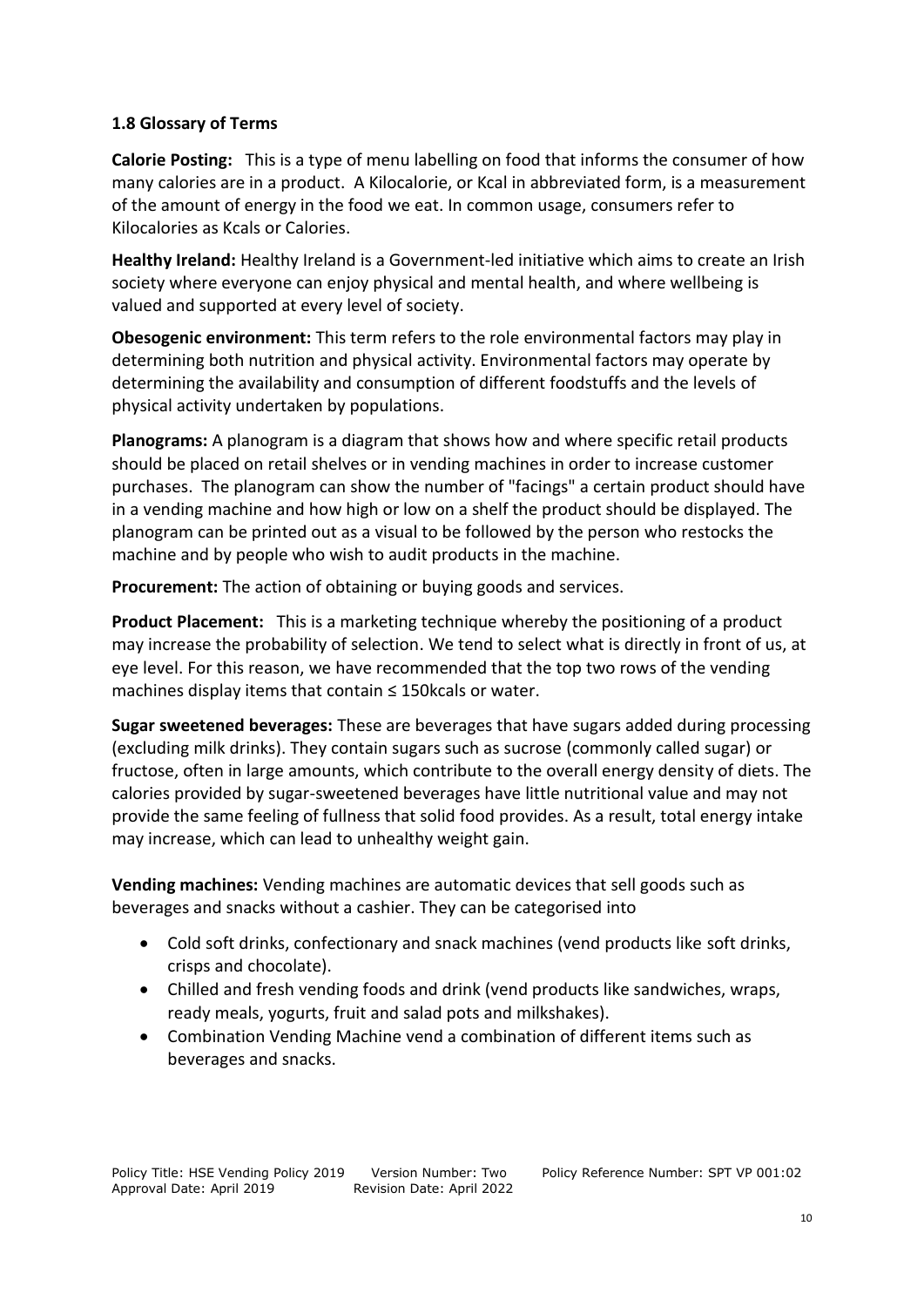#### **2.0 DEVELOPMENT OF THE HSE VENDING POLICY**

# **2.1 Defining the key questions to review the HSE Healthier Vending Policy (2015)**

2.1.1 In 2014 the HSE developed a *Healthier Vending Policy* which applies to all vending machines selling Cold Soft Drinks, Confectionery and Snacks on HSE premises. Prior to this there was no policy on vending in the HSE. Some revisions were made to the policy in 2015. The 2015 policy required that all vending machines stocked, at a minimum, 60% healthier or "Better Choice" options. These products were required to adhere to a maximum calorie ceiling of 150kcals and a specified nutrient profile in relation to fats, sugar and salt. In addition, the calorie content of each item was visible, green signage marked out the healthier choices and the vending machines carried health promoting messages.

The full 2015 HSE "Healthier Vending Policy" is available [here.](https://www.hse.ie/eng/about/who/healthwellbeing/our-priority-programmes/heal/heal-docs/hse-healthier-vending-policy-june-2015.pdf)

The implementation of the 2015 Healthier Vending Policy is supported by a national procurement framework known as the *Health Service Executive (HSE) National Contract for Vending 2015-2020*. Two companies in Ireland are contracted until 2020 to provide the contents for vending machines in in the HSE. The Health Service Executive (HSE) National Contract for Vending 2015-2020 is available from HSE Health Business Service.

In 2017, the National Nutrition Surveillance Centre (NNSC) in UCD were commissioned by the HSE to assess national compliance with this policy. The complete "Healthier Vending Policy - Assessment of Compliance" is available [here.](https://www.hse.ie/eng/about/who/healthwellbeing/our-priority-programmes/heal/heal-docs/hse-healthier-vending-policy-assessment-of-compliance-november-2018.pdf) The following questions were asked:

1. Are the products in vending machines that are classified as 'Better Choice' and 'Other Choice' meeting the nutrient profile as set out in the policy?

2. To what extent are 'Better Choice' and 'Other Choice' products being stocked in the ratio of 60:40 in machines as set out in the policy?

3. Are 'Better Choice' products being placed in prime slots in machines as set out in the policy?

4. What factors are influencing the companies and sites capacity to comply with the policy?

In addition to the above compliance examination, the following questions were posed to frame the review of the policy.

2.1.2 How many vending machines are in the HSE? Where are they? Are they being supplied by contracted companies?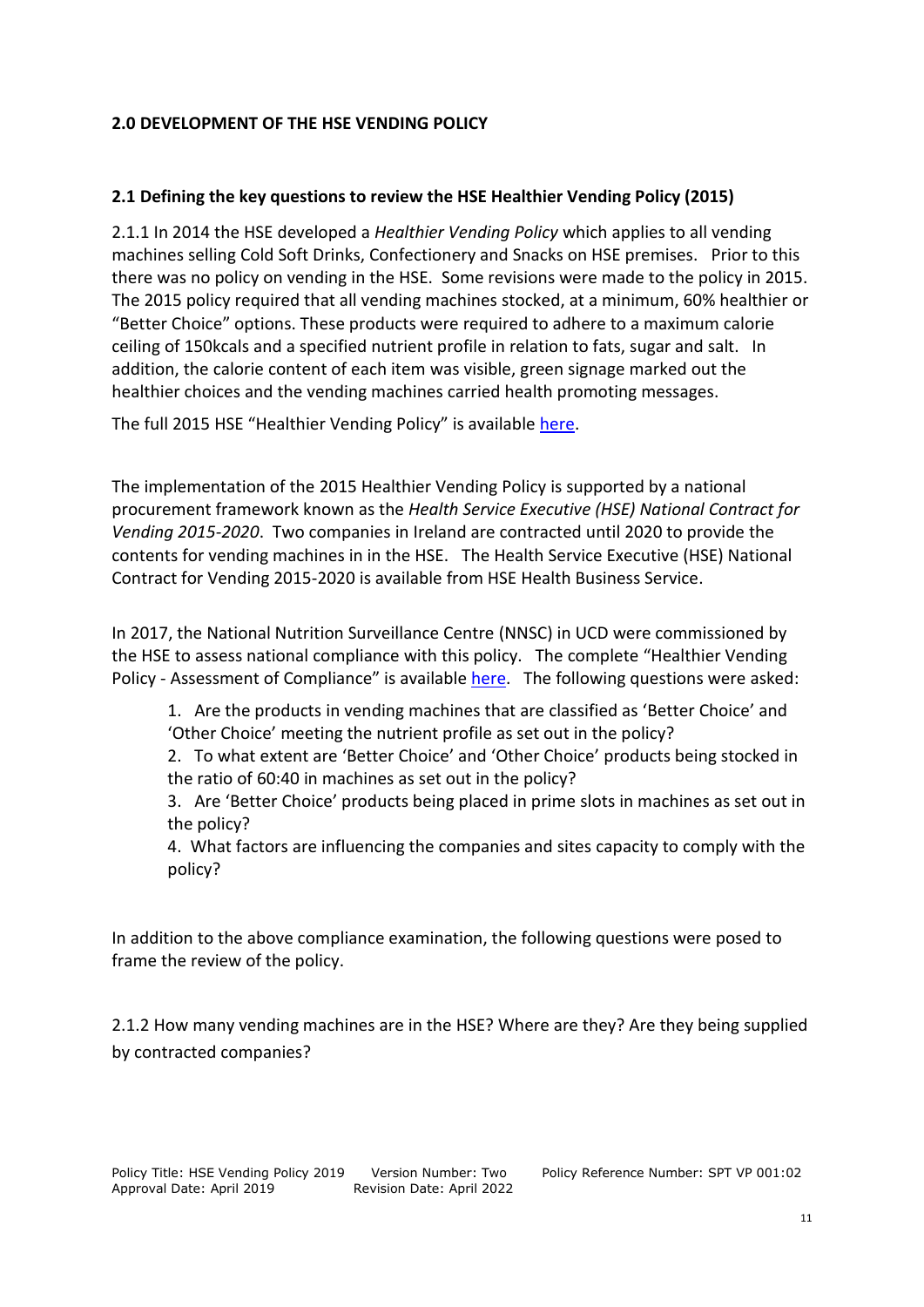2.1.3 What does the current literature tell us about vending machines in the healthcare setting? What are the HSE doing to create a healthier food environment for, patients, visitors and staff?

# **2.2 The strategy used to inform the policy review**

2.2.1 The core evidence for this policy review was provided by the ['Healthier Vending Policy](https://www.hse.ie/eng/about/who/healthwellbeing/our-priority-programmes/heal/heal-docs/hse-healthier-vending-policy-assessment-of-compliance-november-2018.pdf)  - [Assessment of Compliance'](https://www.hse.ie/eng/about/who/healthwellbeing/our-priority-programmes/heal/heal-docs/hse-healthier-vending-policy-assessment-of-compliance-november-2018.pdf) report described in 2.1 above.

2.2.2 The Healthy Eating Active Living Programme carried out a mapping exercise to identify health service sites with vending machines and to identify the contract arrangements for those machines. Relevant staff were contacted around the county and asked to provide details of vending machines in their sites.

2.2.3 The Healthy Eating Active Living Programme reviewed recent literature on healthier vending in healthcare settings to help support decision making when reviewing the policy. A list of those relevant articles is provided at the end of this document in section 8.0.

# **2.3 Method of Evidence Appraisal**

2.3.1 The NNSC Compliance Report provided objective information in relation to the nutritional analysis of the products stocked, the ratio of the products, compliance rates within health service sites and product placement.

2.3.2 The mapping exercise of vending machines was completed for all health service sites. A database of health service vending machines was developed.

2.3.3 Recent literature on healthier vending in healthcare settings was reviewed by members of the Healthier Food Environment Advisory Group to help support decision making when reviewing the policy. It was beyond the scope and resources of the group to conduct and document an extensive evidence review.

# **2.4 Process used to formulate recommendations**

The recommendations in this policy review were developed by the Healthier Food Environment Advisory Group (HFEAG) by:

2.4.1 Reviewing the ['Healthier Vending Policy](https://www.hse.ie/eng/about/who/healthwellbeing/our-priority-programmes/heal/heal-docs/hse-healthier-vending-policy-assessment-of-compliance-november-2018.pdf) - Assessment of Compliance' report and considering the recommendations made in it.

2.4.2 Considering the results of the vending machine mapping exercise.

2.4.3 Considering the recent literature in relation to healthier vending.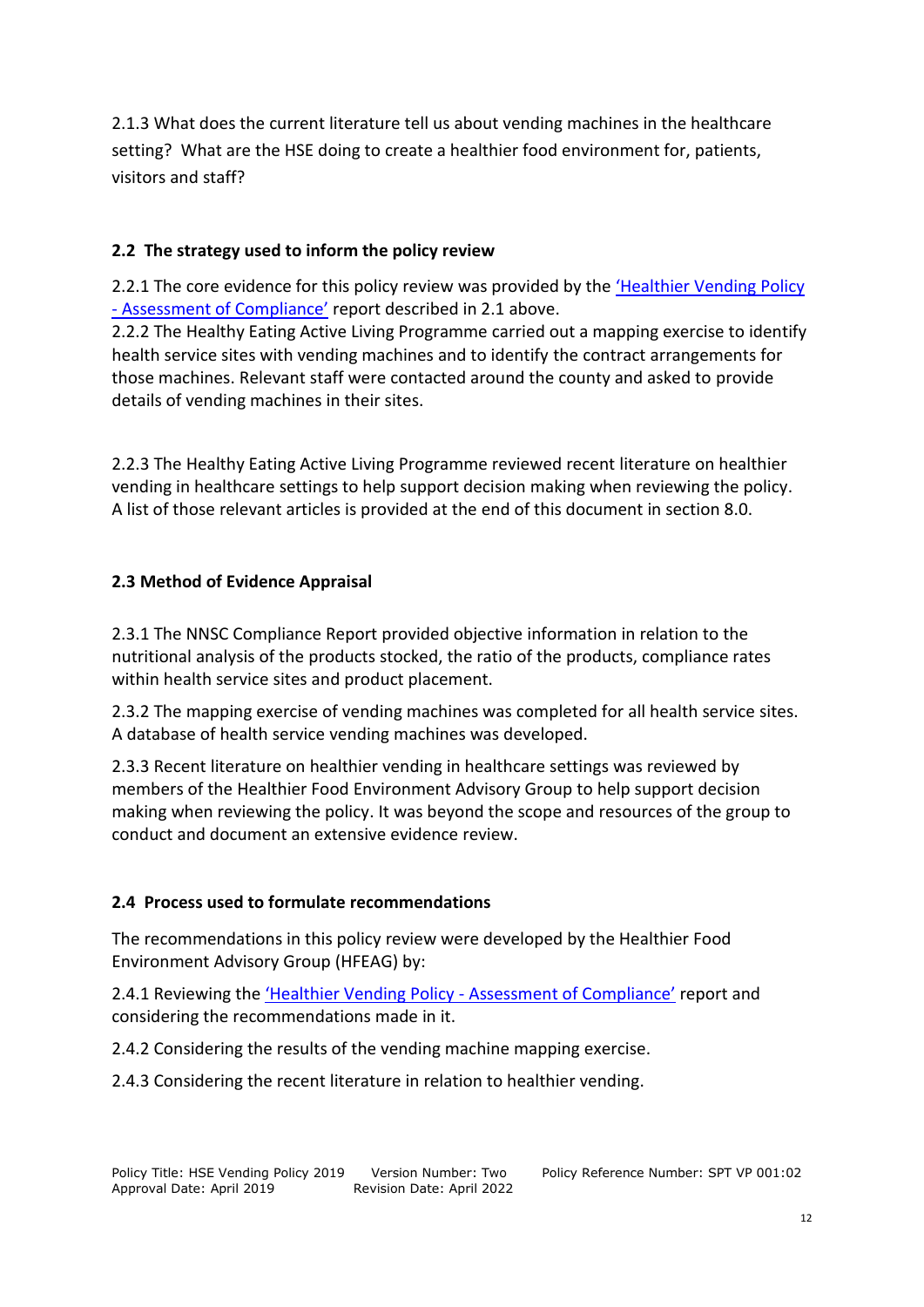**2.5 Summary of the findings used to make recommendations for the revised vending policy.**

2.5.1 Healthier Vending Policy - Assessment of Compliance found:

1. 100% of beverages, but only 18% of snack items stocked as 'Better Choice' by vending companies met the 'Better Choice' criteria.

2. Less than one third of all vending machines were compliant with the 60:40 ratio of 'Better Choice' and 'Other Choice' products as set out in the policy

3. Regarding 'Better Choice' products being placed in prime slots in machines as set out in the policy: for one company, only the snacks machine met the product placement criteria and with the second company only the drink machines met the product placement criteria.

4. Poor availability of 'Better Choice' snack products in the market was cited by the companies as a serious challenge. An analysis of 244 products from the Irish and UK market indicated that the nutrient profile of the majority of snack products on the market significantly exceeded the criteria for Better Choice products as set out in the HSE Healthier Vending Policy 2014. This made it challenging for the vending companies and health service sites to fully comply with the policy. This challenge was also found in the NHS in Wales when they reviewed their vending policy in 2010.

Following on from the learning from the report, this current revision of the vending policy aims to improve the range of foods suitable by simplifying the criteria of foods stocked in the machines. No sugar sweetened beverages will be permitted. Snack products will be permissible on the basis of calories rather than on fat, sugar or salt criteria.

By placing a 200kcals limit on items in vending machines in this policy, some larger size confectionary and snack products will not now be sold. It is anticipated that the maximum calorie limit on products will encourage food manufacturers to reformulate products and produce smaller size packs. This helps to send a clear message about the importance of smaller portion sizes. Exploratory analysis from Leeds University Hospital suggests that there would be 23-35% reduction in calories, sugar, salt and saturated fat purchased if smaller pack sizes were available in vending machines.

2.5.2 A mapping of vending machines nationally shows that there are a total of 466 vending machines on 111 health service sites. These sites are spread across Hospital Groups, Community Healthcare Organisations, National and other services. Most sites use one of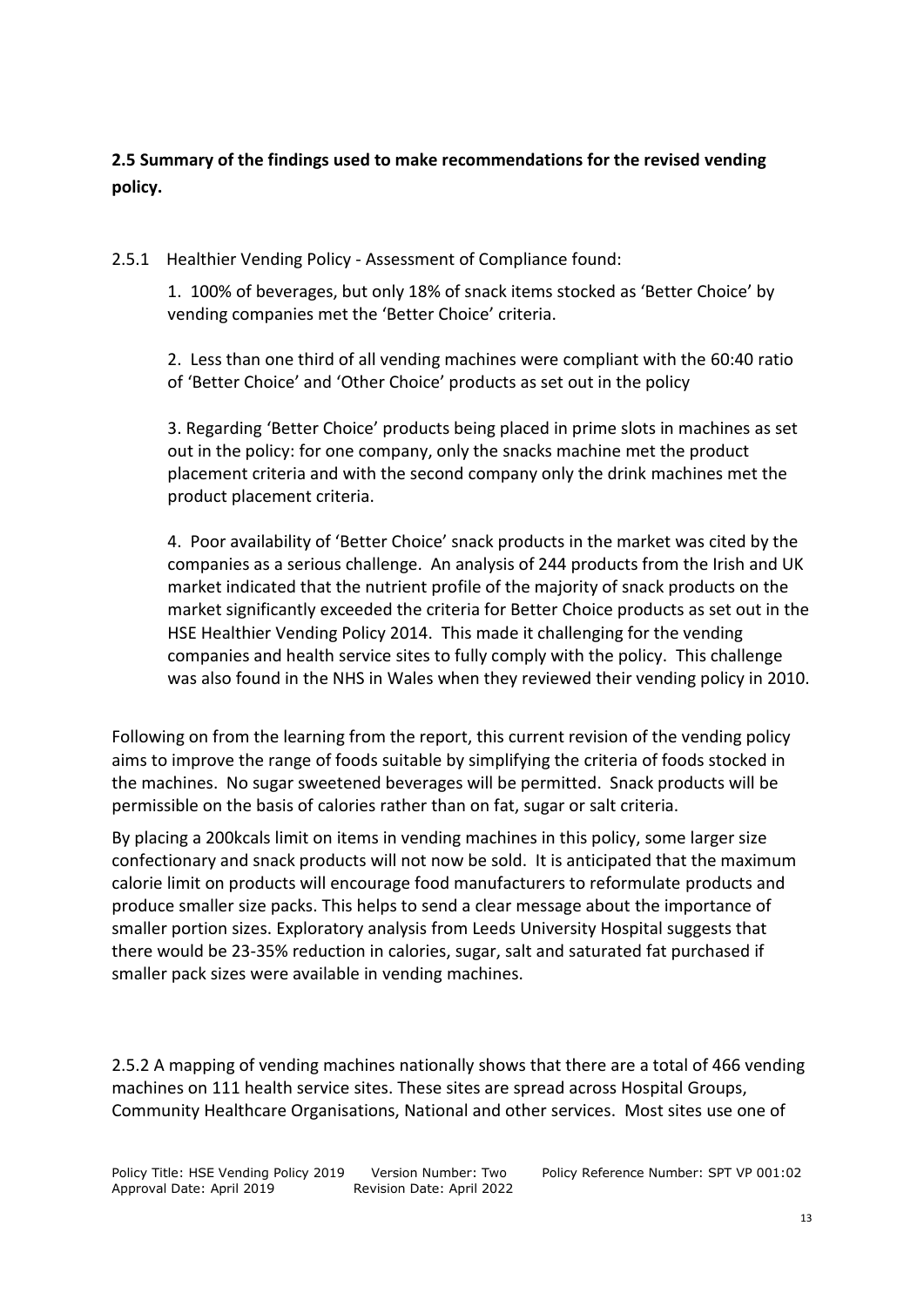the 2 companies on the HSE Framework to fill their machines. However, it was found that 11% of sites were not using these companies in 2017. Reasons for not using one of the 2 specified companies include: *still on pre-existing contracts, already have contracts that are part of other catering contracts, contracts that have rolled over, sites that own their machines and self-fill and sites that have contracts with companies that are not on the framework*.

All sites, regardless of who fills their machines, are required to comply with the vending policy. This contract variation poses a significant challenge in relation to compliance as it leads to inconsistencies and partial rather than full compliance.

2.5.3 By its very nature, it is challenging to provide healthier vending with machines that are designed to vend confectionary products. These machines account for the majority of vending machines in the Irish health services, and will continue to do so until a new procurement framework for vending is implemented.

Healthier vending is less challenging when using refrigerated vending machines that stock produce such as fruit, milk and sandwiches, although these machines do pose their own set of operational challenges. Much of the international research on vending in healthcare settings relates to fresh produce machines. These are not currently widely used in Irish health service facilities.

A growing body of research indicates that an increase in the consumption of sugar sweetened beverages is associated with increases in calorie intake, weight gain, type 2 diabetes, obesity and dental carries, and that the consumption of sugar sweetened beverages may influence the development of obesity in children, adolescents and adults. By removing sugar sweetened beverages and by increasing the availability of water from vending machines health can be supported while still providing a range of popular drinks.

Part of implementing 'Healthy Ireland in the Health services' involves the HSE using the physical environment, such as the HSE work setting, to influence which foods are available to eat. The aim is to change from the current obesogenic environment, where unhealthy foods are readily available in most places, to one that facilitates the consumption of healthier food and drink.

There is an extensive body of evidence available regarding the obesogenic environment, global rising obesity rates, the rise in chronic diseases and other problems associated with this. The most recent data from the Healthy Ireland Survey 2017 shows that 36% of people in Ireland have a normal weight, 39% are overweight and 23% are obese. Overweight and obesity are significant risk factors for many preventable chronic diseases. The burden of adult obesity in financial terms in Ireland has been estimated as €1.13 billion per annum. To address these issues, there is a wide ranging programme of initiatives in relation to food and nutrition in HSE settings that help to create a healthier food environment: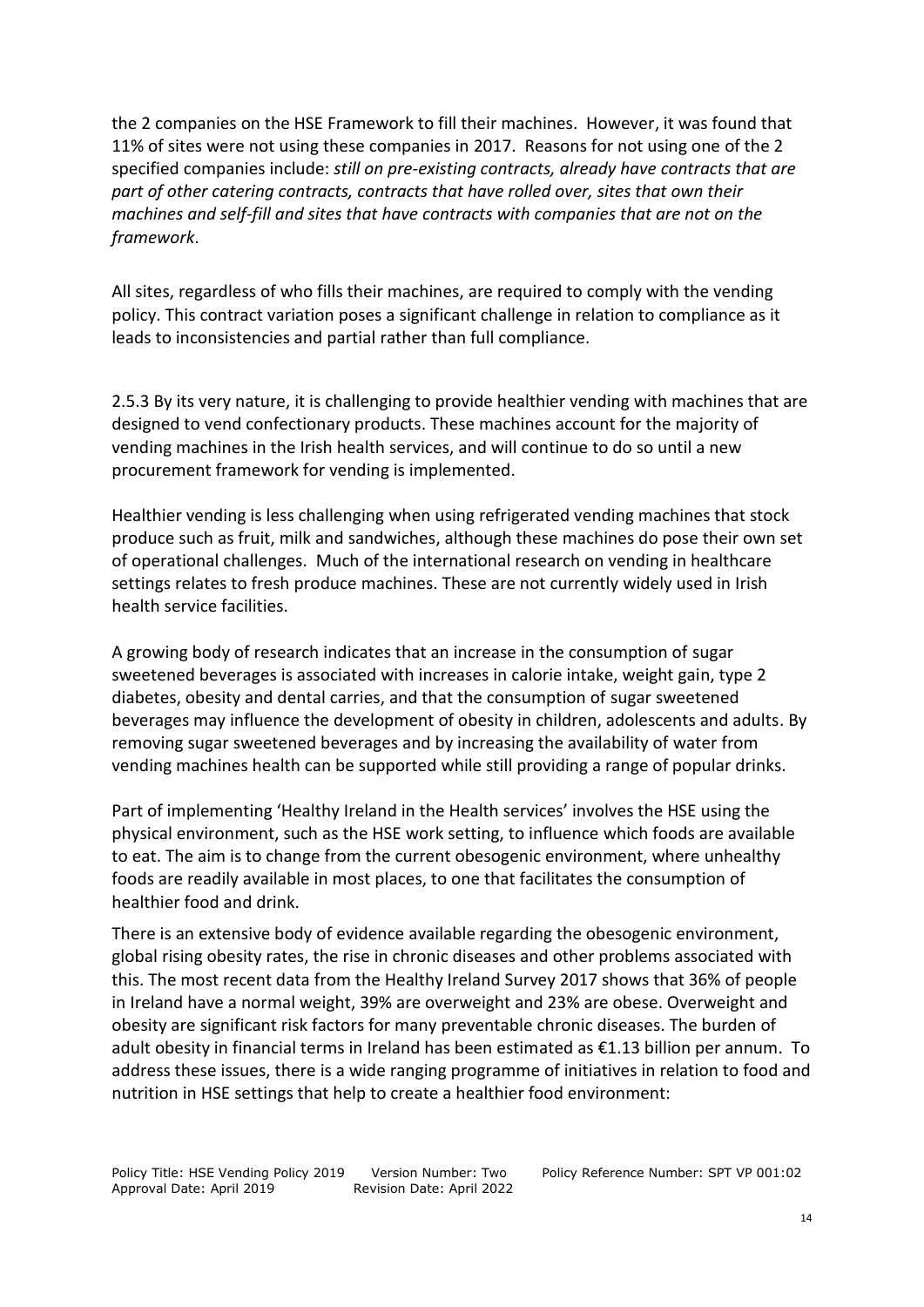- HSE Healthier Vending Policy 2014
- HSE Calorie Posting Policy 2015 (for staff & visitors)
- HSE 'Nutrition standards for food and beverage provision for staff and visitors in healthcare settings' 2019.
- [National Food, Nutrition and Hydration Policy for Adult Patients in Acute Hospitals](https://www.hse.ie/eng/services/publications/hospitals/food-nutrition-and-hydration-policy-for-adult-patients-in-acute-hospital.pdf) and Implementation Toolkit 2019
- HSE Healthy Meeting Guidelines 2019
- Clinical Guidelines on Identification and Management of Malnutrition
- Healthy Food Nutrition Policy for Social Care and Mental Health services
- Quality Improvement Programme for nutrition and hydration across services
- Posting of allergenic ingredients in line with legislation introduced in 2014
- Healthy Ireland in the Health Services 2015-2017
- Healthy Food For Life Guidelines 2016 (in conjunction with other stakeholders)

It is important that the HSE show leadership by providing healthier eating environments for their staff, visitors and patients and in so doing be an exemplar employer of good practice.

# **2.6 Resources necessary to implement the policy recommendations.**

**Vending sites:** The resource implications for sites include the resource at each site to effectively manage the local contract including an annual audit of machines. This will also involve attendance at workshops if necessary on auditing and compliance with the HSE Vending Policy.

**The Healthy Eating Active Living Programme:** will develop and pilot a standard audit tool and maintain a record audits nationally for reporting purposes.

# **2.7 Outline of policy steps.**

Please see Part A of this document for the HSE Vending Policy steps.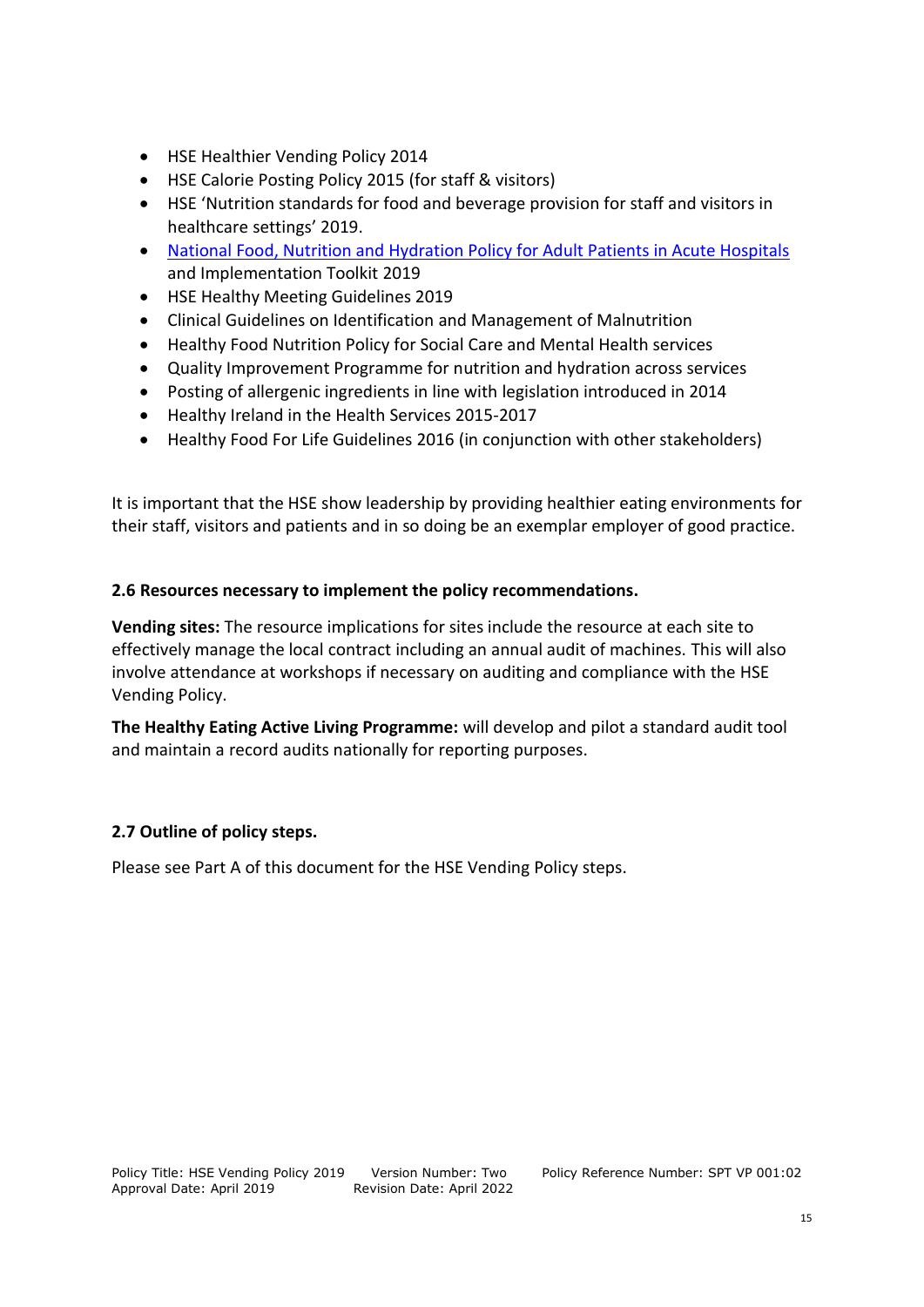#### **3.0 GOVERNANCE AND APPROVAL**

#### **3.1 Formal Governance Arrangements**

3.1.1 Refer to Appendix IV for Membership of the Approval Governance Group.

# **3.2 Method for assessing the policy in meeting the standards outlined in the HSE National Framework for developing PPPGs.**

This policy was developed within the template of the HSE National Framework for developing PPPGs (2016) and adhered to the standards set out in that framework. The PPPG Checklist accompanied the policy at approval stage to confirm that all the required stages in the development of the policy had been completed and met the standards of the HSE National Framework for developing Policies, Procedures, Protocols and Guidelines (PPPGs) 2016.

# **3.3 Copyright/permission sought**

No copyright or permissions sought

#### **3.4 Approval and Sign Off**

The final policy document was submitted initially for approval to the Healthy Eating Active Living Programme Team. Following approval, it was then submitted for review to the Senior Management Team of the Assistant National Director, Office of Health and Wellbeing. It was then submitted to the National Director, Strategic Planning & Transformation for circulation to the HSE Leadership Team. The policy was accompanied by the signed PPPG Checklist to confirm that all the required stages in the development of the policy had been completed and met the standards of the HSE National Framework for developing Policies, Procedures, Protocols and Guidelines (PPPGs) 2016.

# **4.0 COMMUNICATION AND DISSEMINATION**

#### **4.1 Description of the communication and dissemination plan**

Staff have been made aware of this policy through the Healthy Eating Active Living programme. The policy is available on<https://www.hse.ie/healthyeatingactiveliving>

The policy was communicated to the Hospital Group Chief Executive Officers (CEOs), Community Healthcare Organisations Chief Officers (COs) and Assistant National Directors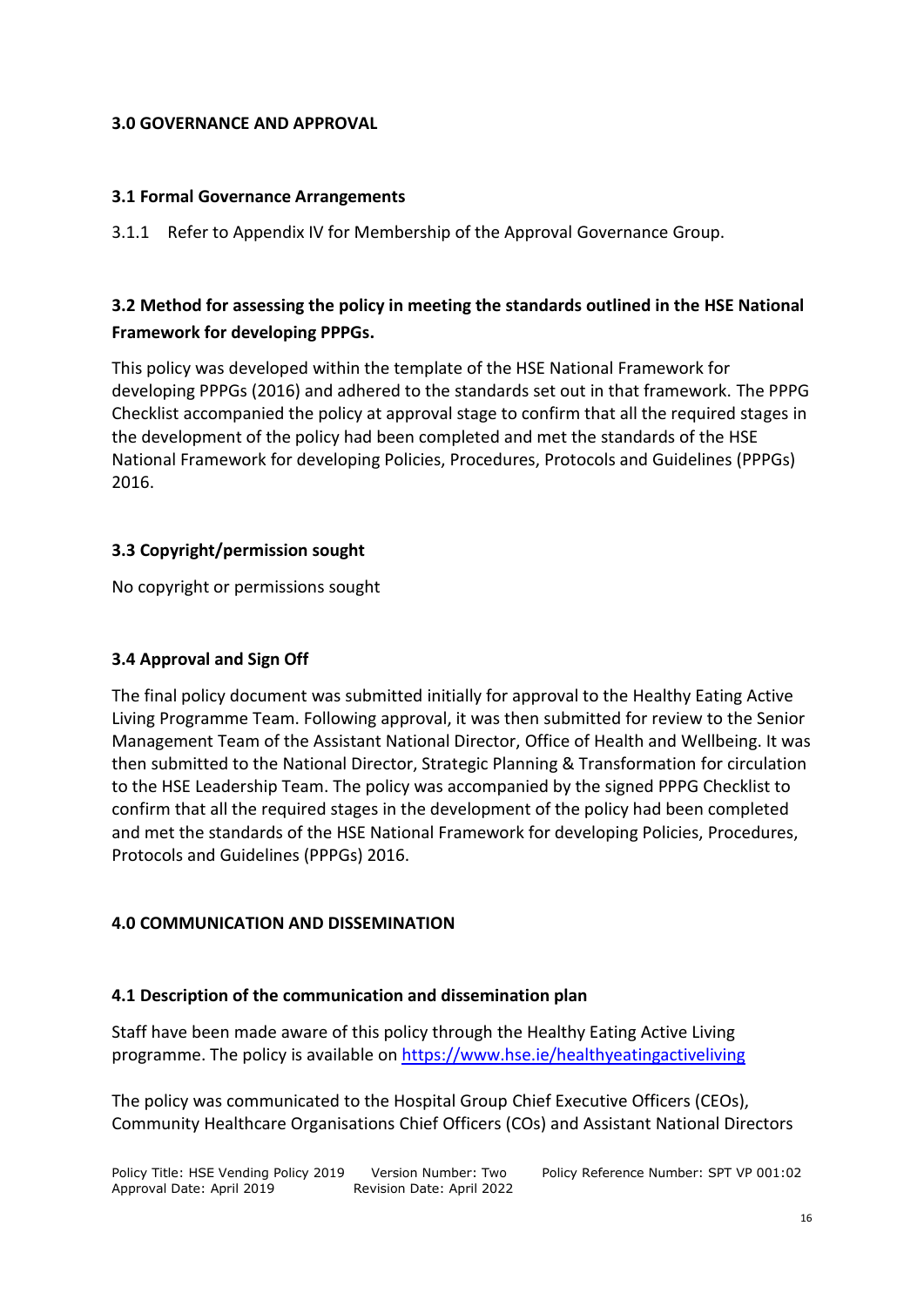(ANDs) of Corporate and National Services. The policy was then cascaded to all individual managers for implementation. Managers disseminated the policy to all services and staff for information and implementation.

The 'HSE Vending in the Health Services Toolkit' will be developed in 2019 to support the implementation of the policy and to provide additional information on vending.

It is essential that the policy is communicated to all health service staff, including all new staff, and that staff have ready access to a copy of this policy.

# **5.0 IMPLEMENTATION**

# **5.1 The implementation plan listing barriers and /or facilitators**

The implementation of this policy is facilitated by a national procurement framework known as the HSE National Contract for Vending 2015 – 2020. In line with this contract, no budget holder should enter into any contractual arrangements for Vending Services with any others outside the contract holders on the framework. Pre-existing contracts should be honoured and notified to HSE Health Business Service (HBS) Procurement. Site level contracts are the responsibility of local management.

Implementation of this policy is a key action in the Healthy Ireland Implementation Plans for Hospital Groups and Community Healthcare Organisations.

The Healthy Eating Active Living Programme is responsible for monitoring compliance with the policy. This includes liaising with vending companies, supporting staff in sites responsible for implementing the policy and liaising with the National Nutrition Surveillance Centre (NNSC-UCD) who are commissioned to analyse data for the assessment of compliance.

Potential barriers to implementing the policy include lack of awareness of the policy changes by staff and resource constraints. Implementing the policy will also be dependent on the vending companies making the changes required in the revised policy by 1 March 2019.

# **5.2 Education/training plans required to implement the policy**

The Healthy Eating Active Living Programme will facilitate workshops as necessary and develop a toolkit for staff responsible for implementing the policy. An audit tool will be developed and piloted with staff and amended based on the pilot.

The content of the toolkit will include:

- A product list of snacks with calorie counts suitable for snack vending machines.
- Vending machine planograms to sites to support audit.
- A standard audit template for staff to use locally to audit vending machines.
- A protocol for staff involved in the vending process to respond to non-compliance with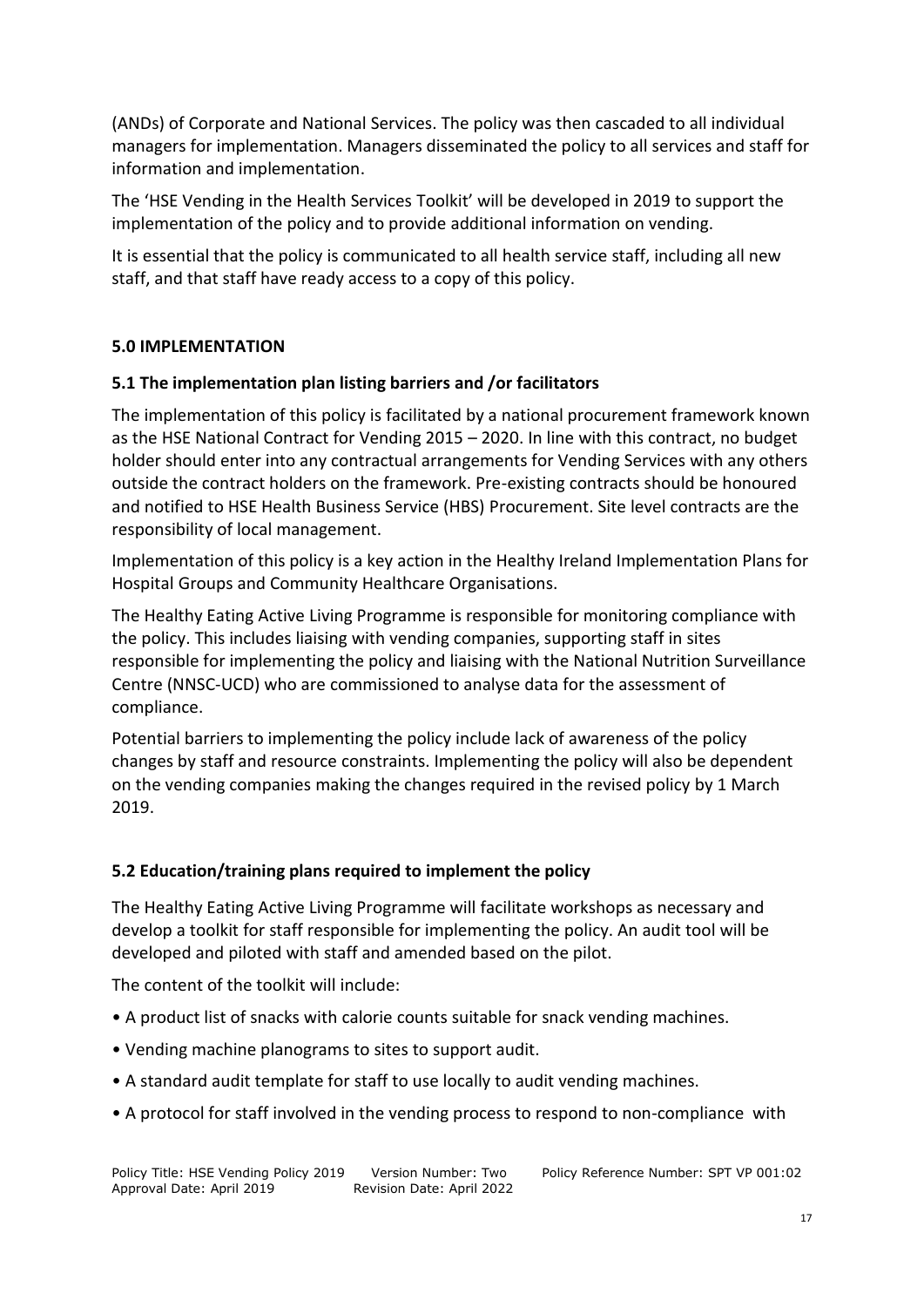the policy and any issues that the Healthy Eating Active Living Programme needs to be aware of.

#### **5.3 Lead persons responsible for the implementation of the policy.**

The policy development group recommends that the CEO/CO/AND nominate a senior manager to lead on and be responsible for the implementation of the policy.

In addition, the group recommends that the senior manager arranges for a working group to monitor compliance with the policy. This may involve the establishment of a new working group or that a current working group would take on this responsibility. Examples of current working groups would be the Nutrition and Hydration Committee in Hospitals, the Healthy Ireland Hospital Committee or Healthy Ireland Steering Group in CHOs.

#### **5.4 Specific roles and responsibilities.**

- It is the responsibility of the senior manager nominated by the CEO/CO/AND to ensure that those involved in the contracting for vending services comply with this policy through monitoring, audit and review.
- It is the responsibility of the working group established to oversee the implementation of the policy to review the progress regularly at meetings.
- It is the responsibility of line managers to bring the policy to the attention of staff.
- Each site will conduct yearly audits of vending machines using standard audit template provided, as part of standard contract management.
- The Healthy Eating Active Living Programme will use the data analysis and local site audits to report on compliance.
- The Healthy Eating Active Living Programme will meet with the framework companies twice each year to discuss any issues arising from delivering services with the contract.
- The Programme will maintain a database of local contact people and communicate updates on vending to the contact people.
- Health Business Service (HBS) Procurement will provide support in relation to issues of compliance with the HSE National Contract for Vending 2015 – 2020.
- The public may request access to policies, procedures, protocols and guidelines (PPPG) and public bodies may be called on to publish such documents under Freedom of Information Act (1997) and appropriate legislation. It is the responsibility of the Healthy Eating Active Living Policy Priority Programme to ensure that the policy and subsequent revisions are available on the HSE website.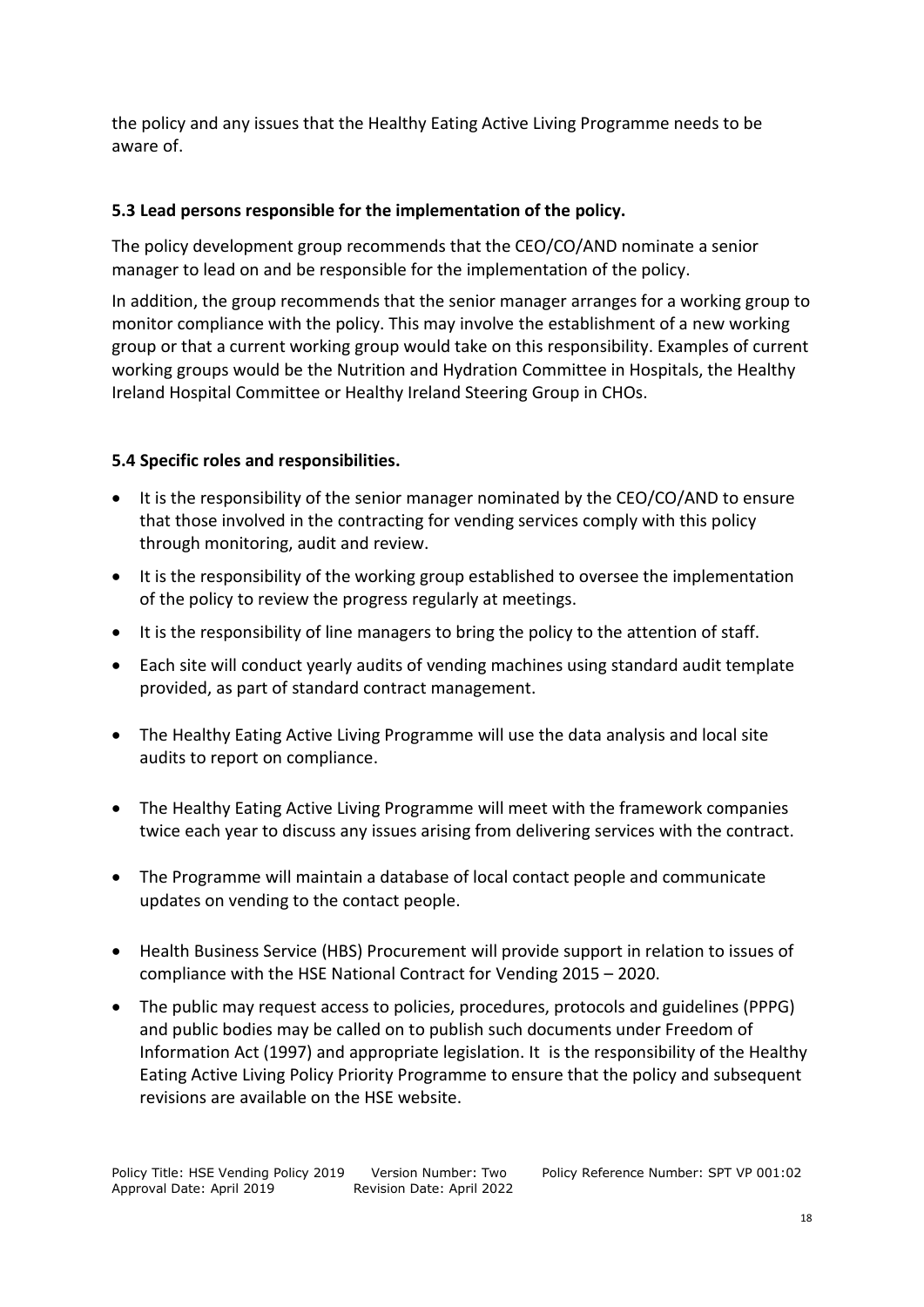#### **6.0 MONITORING, AUDIT AND EVALUATION**

#### **6.1 The Plan**

The senior manager will nominate a local person to carry out the audit of the vending machine and to be responsible for managing the vending contract on each site annually. The audit will be sent to the Healthy Eating Active Living Programme annually. The Healthy Eating Active Living Programme will commission data analyses for vending machines companies nationally. The data collected through this monitoring process and the audit information will be compiled in to the 'HSE Vending Policy - Assessment of Compliance' report. The Health Business Service (HBS) Procurement will follow up with any issues in relation to compliance with the HSE National Contract for Vending 2015-2020.

# **6.1.1 Monitoring**

- It is the responsibility of the person on each site nominated by the senior manager to ensure that those involved in the contracting and provision of vending services comply with this policy through monitoring, audit and review.
- Implementation and monitoring to be devised at a local level with support from the Healthy Eating Active Living Programme. An audit of at least one of each type of vending machine (snack, beverage and combination) is required per year.
- Where additional resources are required locally to comply with the policy, management can give consideration to using the income returned from vending machine sales (commission) to cover the cost of implementation and monitoring.
- The contracted companies to supply yearly data to the Healthy Eating Active Living Programme on sales revenue and products for data analyses.

#### **6.1.2 Audit**

It is the responsibility of the person on each site nominated by the senior manager to ensure that an annual visual audit is carried out using the national audit tool provided by the Healthy Eating Active Living Programme.

The Healthy Eating Active Living Programme is responsible for the national assessment of compliance by the National Nutrition Surveillance Centre (NNSC) and will publish regular 'Assessment of Compliance Reports'.

#### **6.1.3 Evaluation**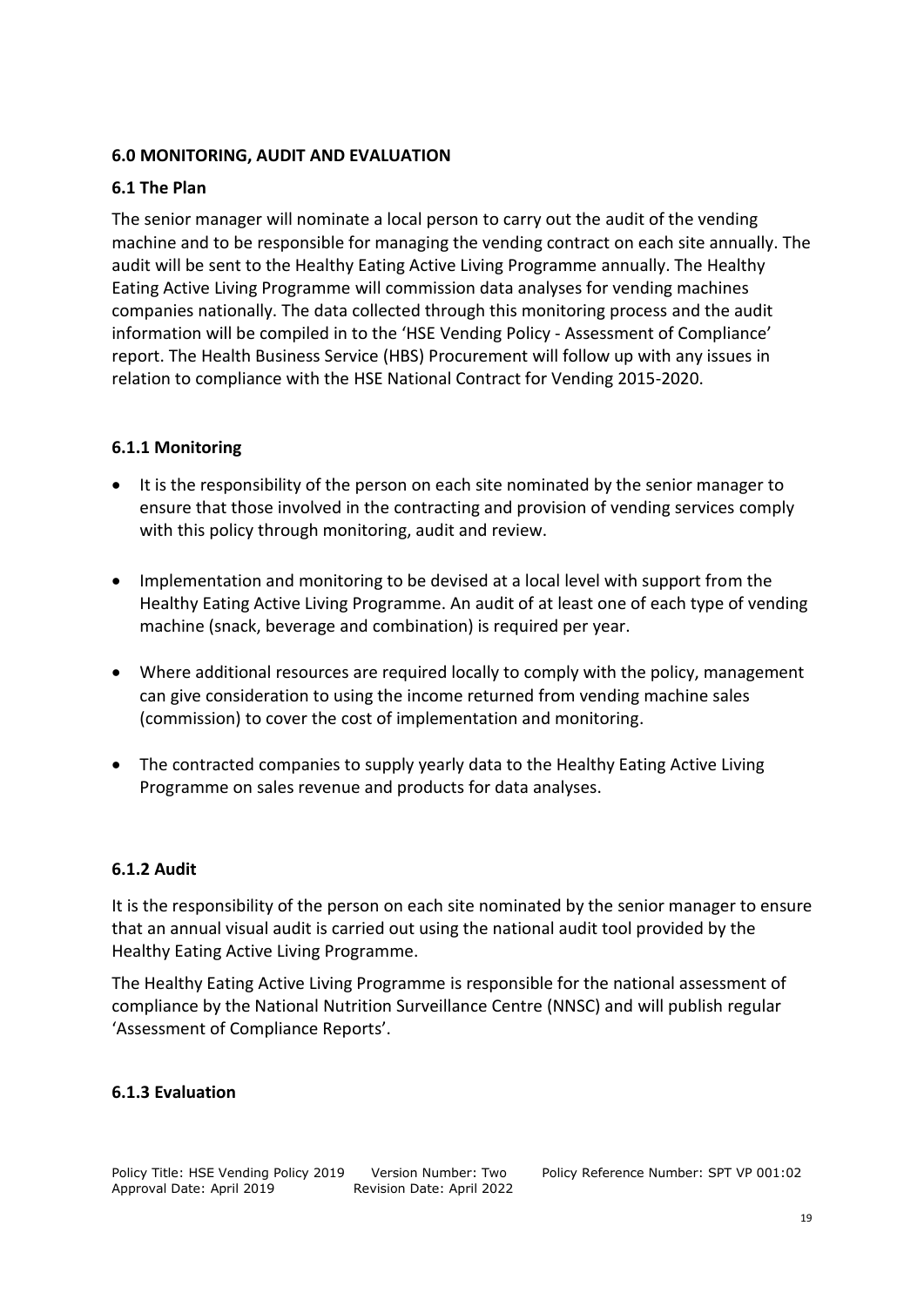Each service area/organisation which implements the policy must ensure robust governance and accountability processes for monitoring and evaluation are established. The Healthy Eating Active Living Programme is responsible for the evaluation of the implementation of the policy. It is recommended that formal evaluation of the policy is undertaken every three years or sooner than this if warranted

# **7.0 REVISION/UPDATE**

# **7.1 Procedure for the update of the HSE Vending Policy**

This is the first version of the policy in the PPPG format. This policy will be revised three years from publication date or sooner as warranted by the Healthier Food Environment Advisory Group.

# **7.2 Method for amending the policy if new evidence emerges**

In the event of new evidence emerging, which relates directly to the policy, the Healthier Food Environment Advisory Group will convene to revise and amend the policy if warranted.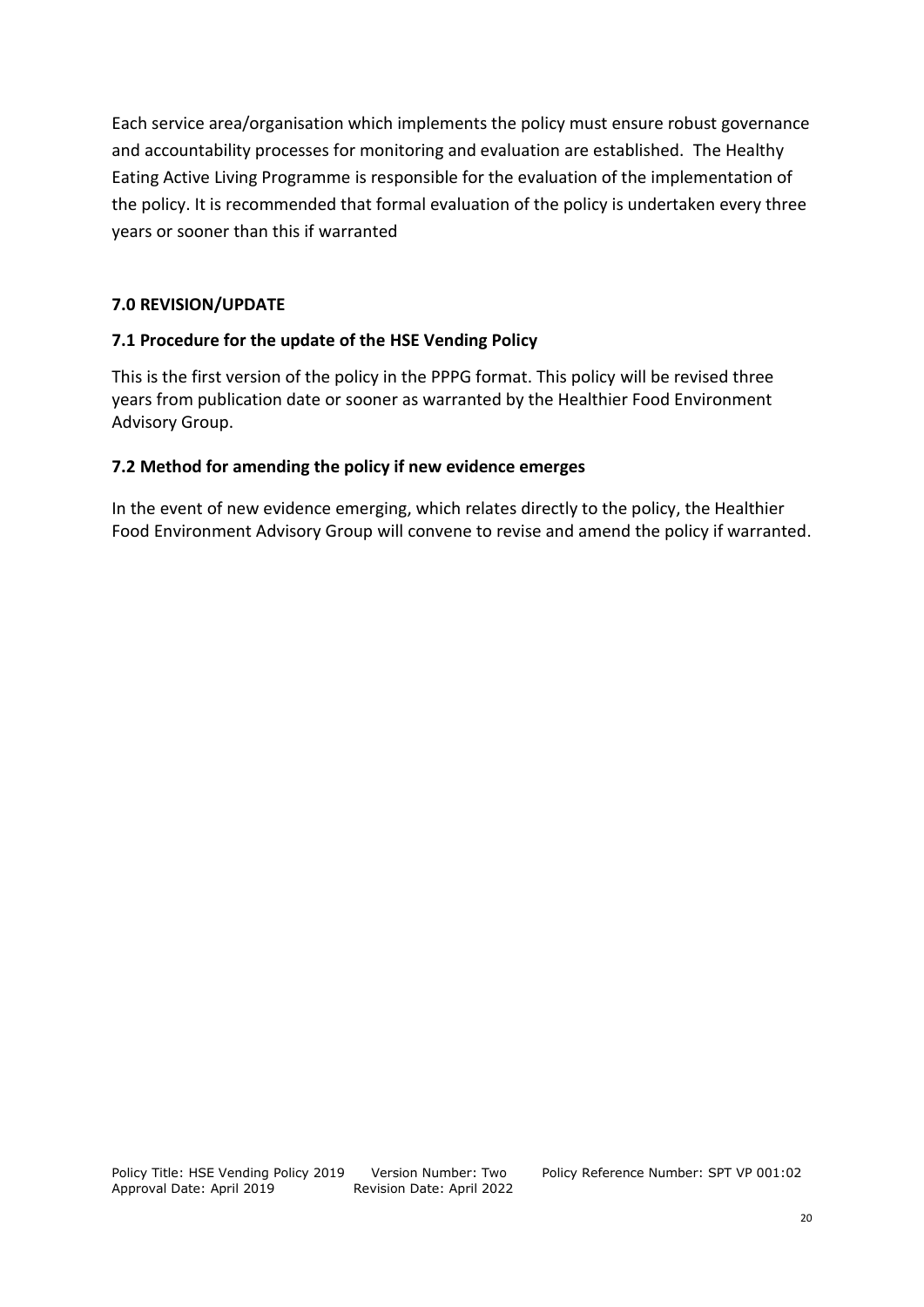#### **8.0 REFERENCES**

- Alabama Department of Public Health Nutrition and Physical Activity Division. August 2012. Alabama Healthy Vending Machine Program Project Summary. [http://www.adph.org/NUTRITION/assets/AHVMP\\_ProjectSummary.pdf](http://www.adph.org/NUTRITION/assets/AHVMP_ProjectSummary.pdf)
- Boylan S, Mihrshahi S 2015, Sugar intake and Health Outcomes: A Rapid Evidence Review. Prepared for the Centre for Population Health, NSW Ministry of Health. Sydney; Physical Activity Nutrition Obesity Research Group, August 2015. Retrieved from: [http://sydney.edu.au/medicine/public-health/prevention](http://sydney.edu.au/medicine/public-health/prevention-research/news/reports/PANORG%20Sugar%20&%20Health%20Rapid%20Evid%20Review%2009102015%20Web.pdf)[research/news/reports/PANORG%20Sugar%20&%20Health%20Rapid%20Evid%20Revie](http://sydney.edu.au/medicine/public-health/prevention-research/news/reports/PANORG%20Sugar%20&%20Health%20Rapid%20Evid%20Review%2009102015%20Web.pdf) [w%2009102015%20Web.pdf](http://sydney.edu.au/medicine/public-health/prevention-research/news/reports/PANORG%20Sugar%20&%20Health%20Rapid%20Evid%20Review%2009102015%20Web.pdf)
- Brownell KD and Frieden MD (2009) 'Ounces of Prevention the public policy case for taxes on sugared beverages' New England Journal of Medicine 360 (18), 1805-1808.
- California Centre for Public Health Advocacy. May 2006. Healthy Vending Machine Policy. County of San Diego Department of Parks and Recreation. [http://www.publichealthadvocacy.org/PDFs/01\\_San%20Diego%20Parks%20and%20Rec](http://www.publichealthadvocacy.org/PDFs/01_San%20Diego%20Parks%20and%20Rec%20Vending%20Fact%20Sheet_FINAL.pdf) [%20Vending%20Fact%20Sheet\\_FINAL.pdf](http://www.publichealthadvocacy.org/PDFs/01_San%20Diego%20Parks%20and%20Rec%20Vending%20Fact%20Sheet_FINAL.pdf) (Accessed 28/06/13)
- Carrad, A., Loule, J., Milosavljevic, M., Kelly, B. and Flood, V. (2015). Consumer support for healthy food and drink vending machines in public places. Australian and New Zealand Journal of Public Health, 39(4).
- Chahoud, R. and Carter, W. (2014). Low Calorie Choices and Promotion of Vending Machine Products: Worksite/Hospital Wellness. Journal of the Academy of Nutrition and Dietetics, [online] 114(9). Available at: https://jandonline.org/article/S2212-2672 (14)00888-0/fulltext [Accessed 17 Jul. 2018].
- Department of Health (2013) Healthy Ireland: A Framework for Improved Health and Wellbeing 2013-2025, available at: [http://health.gov.ie/blog/publications/healthy](http://health.gov.ie/blog/publications/healthy-ireland-a-framework-forimproved-health-and-wellbeing-2013-2025/)[ireland-a-framework-forimproved-health-and-wellbeing-2013-2025/](http://health.gov.ie/blog/publications/healthy-ireland-a-framework-forimproved-health-and-wellbeing-2013-2025/)
- Department of Health (2016) A Healthy Weight for Ireland: Obesity Policy and Action Plan. ISBN 978-1-4064-2926-8. [http://health.gov.ie/wp-content/uploads/2016/09/A-](http://health.gov.ie/wp-content/uploads/2016/09/A-Healthy-Weight-for-Ireland-Obesity-Policy-and-Action-Plan-2016-2025.pdf)[Healthy-Weight-for-Ireland-Obesity-Policy-and-Action-Plan-2016-2025.pdf](http://health.gov.ie/wp-content/uploads/2016/09/A-Healthy-Weight-for-Ireland-Obesity-Policy-and-Action-Plan-2016-2025.pdf)
- Department of Health (2016). Healthy Food for Life. The Healthy Eating Guidelines and Food Pyramid (2016)<http://www.healthyireland.ie/health-initiatives/heg/>
- Department of Health (2017) Healthy Ireland Survey 2017. Summary of Findings. ISBN 978-1-4064-2965-7 [http://health.gov.ie/wp-content/uploads/2017/10/16-048825-](http://health.gov.ie/wp-content/uploads/2017/10/16-048825-Healthy-Ireland-Survey-18-October_for-printing.pdf) [Healthy-Ireland-Survey-18-October\\_for-printing.pdf](http://health.gov.ie/wp-content/uploads/2017/10/16-048825-Healthy-Ireland-Survey-18-October_for-printing.pdf)
- Food Safety Authority of Ireland Guidance on Vending Machines [www.fsai.ie/faq/vending\\_machines.html](http://www.fsai.ie/faq/vending_machines.html)
- Gorton D et al (2010) Healthier Vending in workplaces, both possible and effective. Journal of the New Zealand Medical Association NZMJ 19 March 2010, Vol 123 No 1311; ISSN 1175 8716. URL: [http://www.nzma.org.nz/journal/123-](http://www.nzma.org.nz/journal/123-%201311/4029/) 1311/4029/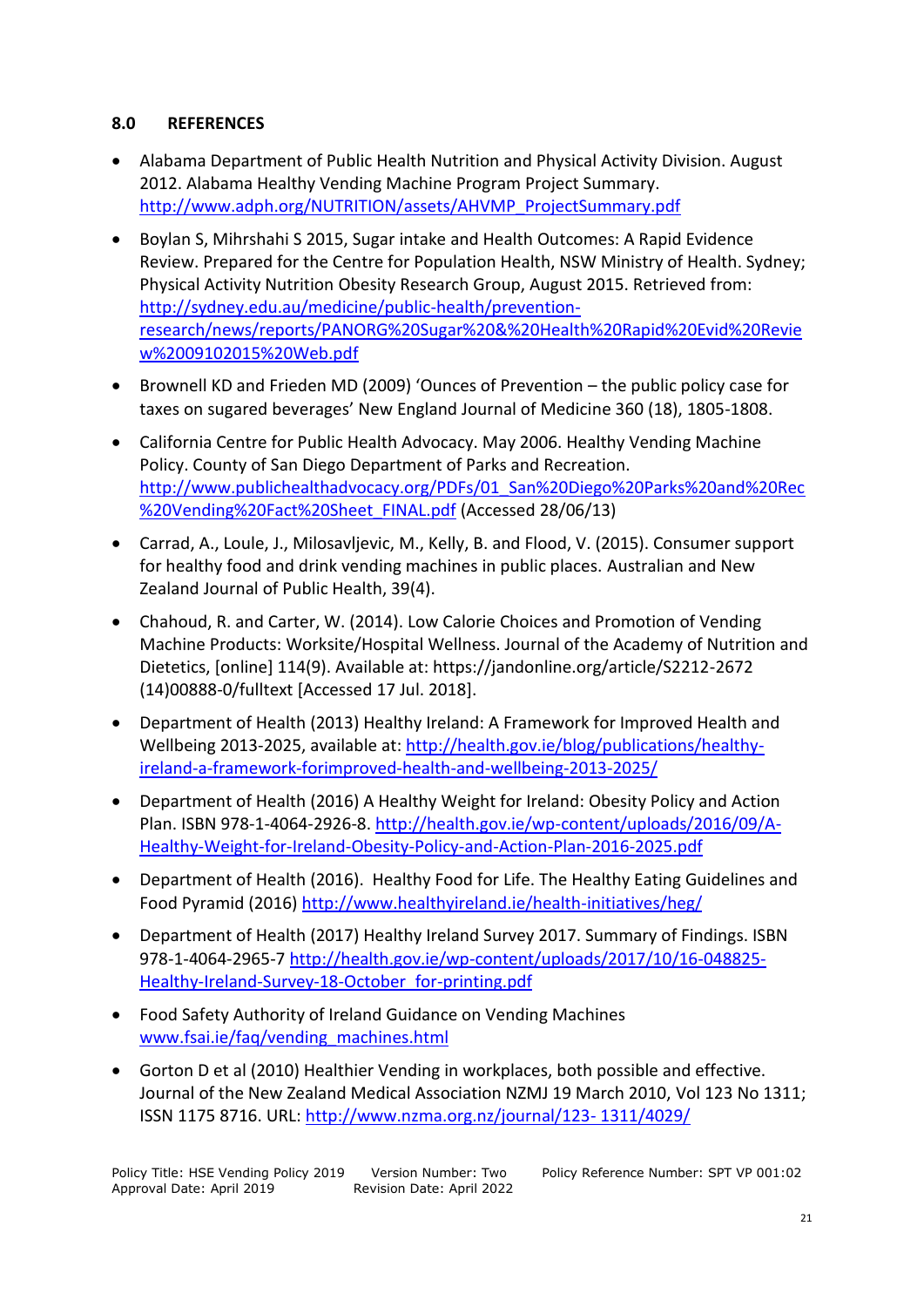- Grivois-Shah, R., R.Gonzalez, J., P.Khandekar, S., L. Howerter, A., A. O'Connor, P. and A. Edwards, B. (2018). Impact of Healthy Vending Machine Options in a Large Community Health Organization. American Journal of Health Promotion, [online] 32(6), pp.1425- 1430. Available at: https://www.ncbi.nlm.nih.gov/pubmed/29129109 [Accessed 17 Jul. 2018].
- Healthy Ireland in the Health Services National implementation Plan 2015-2017 [http://www.hse.ie/eng/about/Who/healthwellbeing/healthy-ireland/Healthy-Ireland-in](http://www.hse.ie/eng/about/Who/healthwellbeing/healthy-ireland/Healthy-Ireland-in-the-Health-Services-Implementation-Plan-2015-2017.pdf)[the-Health-Services-Implementation-Plan-2015-2017.pdf](http://www.hse.ie/eng/about/Who/healthwellbeing/healthy-ireland/Healthy-Ireland-in-the-Health-Services-Implementation-Plan-2015-2017.pdf)
- HSE Healthy Meeting Guidelines: Incorporating Health and Wellbeing into everyday work practices (2019). Produced by the Staff Health & Wellbeing Programme, HSE Strategic Planning & Transformation and adapted from the Healthy Ireland National Healthy Meeting Guidelines.
- 'HSE Nutrition standards for food and beverage provision for staff and visitors in healthcare settings' 2019.
- HSE Policy on Calorie Posting (2015) <http://www.hse.ie/eng/health/hl/calorieposting/caloriepostingpolicy.pdf>
- Hu FB (2013) 'Pro v Con debate: role of sugar-sweetened beverages in obesity. Resolved: there is sufficient scientific evidence that decreasing sugar-sweetened beverage consumption will reduce the prevalence of obesity and obesity-related diseases' Obesity Reviews 14, 606-619
- Hua, S., Kimmel, L., Emmenes, M., Taherian, R., Remer, G., Millman, A. and Ickovics, J. (2017). Health Promotion and Healthier Products Increase Vending Purchases: A Randomized Factorial Trial. Journal Academy Nutrition and Diet, [online] 117(7), pp.1057-1065. Available at: https://www.ncbi.nlm.nih.gov/pubmed/28163006 [Accessed 17 Jul. 2018
- [National Food, Nutrition and Hydration Policy for Adult Patients in Acute Hospitals](https://www.hse.ie/eng/services/publications/hospitals/food-nutrition-and-hydration-policy-for-adult-patients-in-acute-hospital.pdf) and Implementation Toolkit 2019
- New South Wales Government. Workplace Guide to Healthier Vending Machines. [www.gethealthyatwork.com.au](http://www.gethealthyatwork.com.au/)
- New South Wales Ministry of Health 2017. Healthy Food and Drink in NSW Health facilities for Staff and Visitors Framework. Available at [www.health.nsw.gov.au/heal/Pages/healthy-food-framework.aspx](http://www.health.nsw.gov.au/heal/Pages/healthy-food-framework.aspx)
- NHS Wales 'Review of the Implementation of Health Promoting Hospital Vending Guidance' [http://www.wales.nhs.uk/sites3/Documents/740/Health%20Promoting%20Hospital%20](http://www.wales.nhs.uk/sites3/Documents/740/Health%20Promoting%20Hospital%20Vending%20Guidance%20Report.pdf) [Vending%20Guidance%20Report.pdf](http://www.wales.nhs.uk/sites3/Documents/740/Health%20Promoting%20Hospital%20Vending%20Guidance%20Report.pdf)
- Public Health England. Hospital vending machines: helping people make healthier choices. Available from [https://www.gov.uk/government/publications/hospital-vending](https://www.gov.uk/government/publications/hospital-vending-machines-helping-people-make-healthier-choices)[machines-helping-people-make-healthier-choices](https://www.gov.uk/government/publications/hospital-vending-machines-helping-people-make-healthier-choices)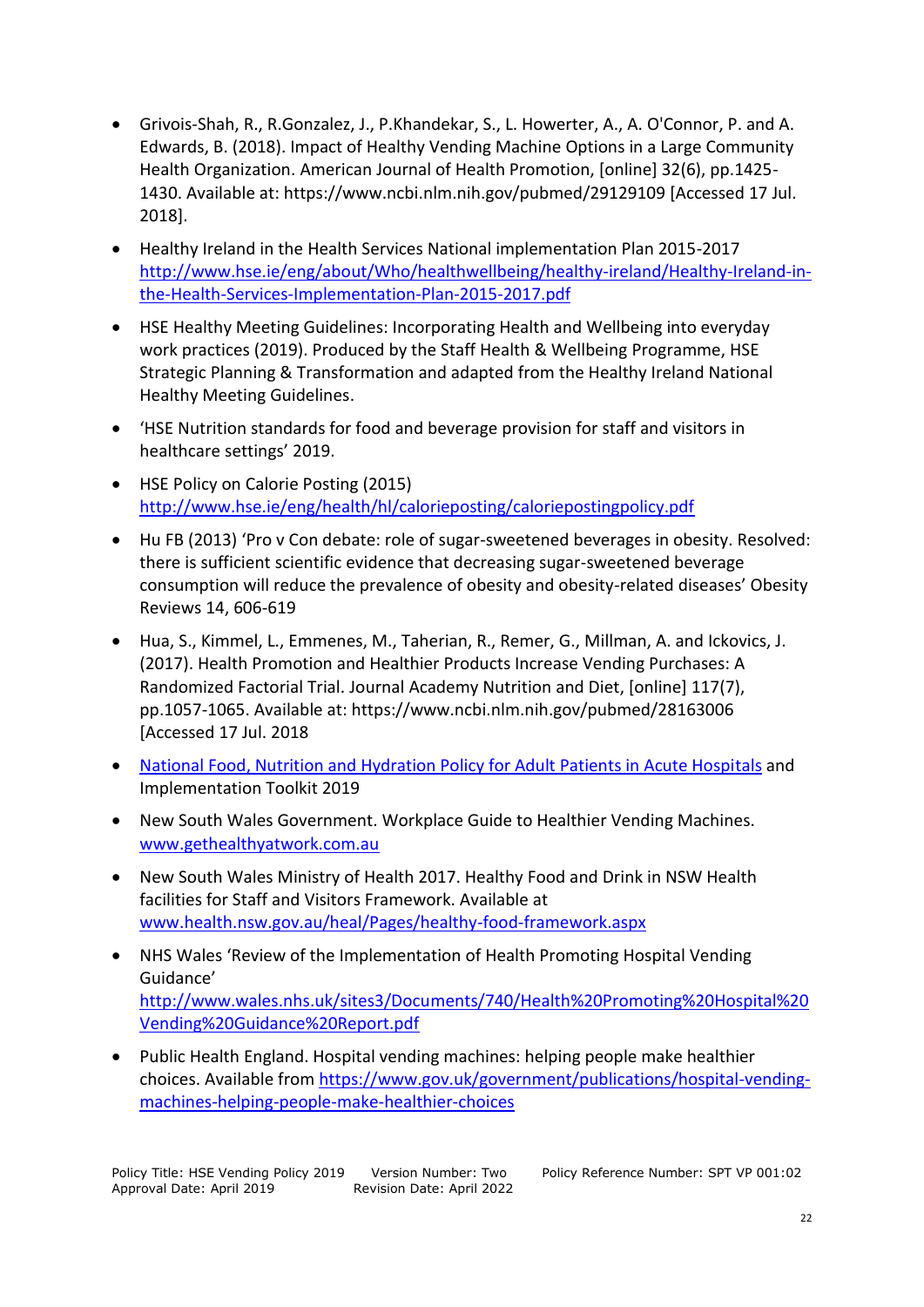- Quebec Framework Policy on Healthy Eating and Active Living. Going the Healthy Route at School. Pamphlet 2 Healthy Vending Machines [http://www.mels.gouv.qc.ca/sections/viragesante/pdf/fiche2\\_en.pdf](http://www.mels.gouv.qc.ca/sections/viragesante/pdf/fiche2_en.pdf) (Accessed 28/06/13).
- Queensland Health. 2007. A Better Choice Healthy Food & Drink Supply Strategy for Queensland Health Facilities. <http://www.health.qld.gov.au/ph/Documents/abetterchoice/32511.pdf>
- Queensland Health. 2008. A Better Choice Tool Kit <http://www.health.qld.gov.au/ph/documents/abetterchoice/toolkit.pdf>
- *safe***food**(2012) The Cost of Overweight and Obesity on the Island of Ireland, [http://www.safefood.eu/SafeFood/media/SafeFoodLibrary/Documents/Publications/Re](http://www.safefood.eu/SafeFood/media/SafeFoodLibrary/Documents/Publications/Research%20Reports/Final-Exec-Summary-The-Economic-Cost-of-Obesity.pdf) [search%20Reports/Final-Exec-Summary-The-Economic-Cost-of-Obesity.pdf](http://www.safefood.eu/SafeFood/media/SafeFoodLibrary/Documents/Publications/Research%20Reports/Final-Exec-Summary-The-Economic-Cost-of-Obesity.pdf)
- The GBD 2015 Obesity Collaborator (2017) New England Journal of Medicine. 377:13-27.
- Vicarious Goal Fulfillment: When the Mere Presence of a Healthy Option Leads to an Ironically Indulgent Decision. KEITH WILCOX, BETH VALLEN, LAUREN BLOCK, GAVAN J. FITZSIMONS. 2009 by JOURNAL OF CONSUMER RESEARCH, Inc. Vol. 36, October 2009
- WHO: Sugar-sweetened beverages and weight gain in children and adults: a systematic review and meta-analysis. Vasanti S Malik, [An Pan,](javascript:;) Walter C Willett, [Frank B Hu,](javascript:;) The American Journal of Clinical Nutrition, Volume 98, Issue 4, 1 October 2013.
- **[https://www.revenue.ie/en/companies-and-charities/excise-and-licences/excise](https://www.revenue.ie/en/companies-and-charities/excise-and-licences/excise-duty-rates/sugar-sweetened-drinks-tax.aspx)[duty-rates/sugar-sweetened-drinks-tax.aspx](https://www.revenue.ie/en/companies-and-charities/excise-and-licences/excise-duty-rates/sugar-sweetened-drinks-tax.aspx)**
- **<http://www.irishstatutebook.ie/eli/2017/act/41/enacted/en/print#sec35>**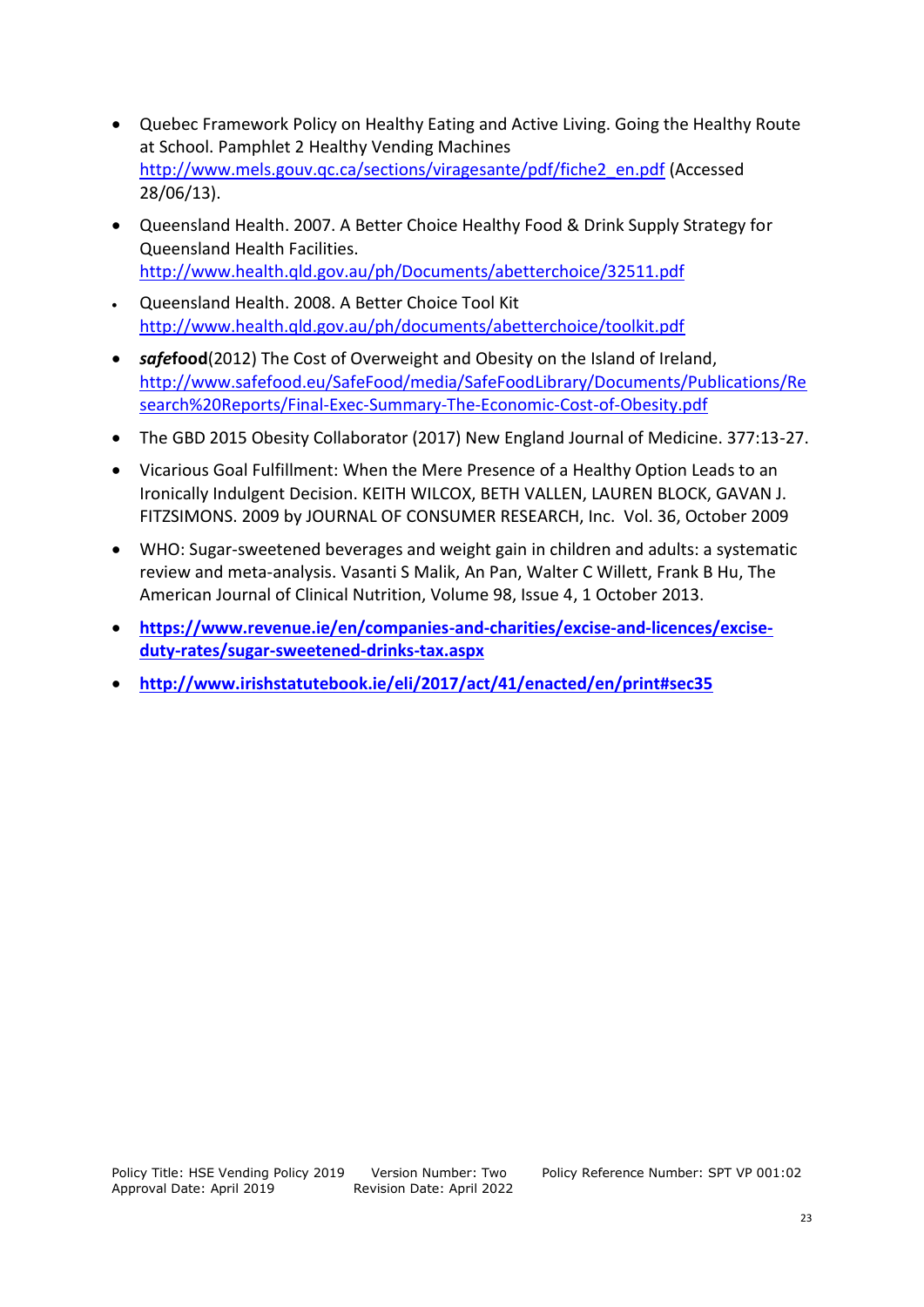#### **9.0 APPENDICES**

| Appendix I | <b>Signature Sheet</b> |
|------------|------------------------|
|------------|------------------------|

Appendix II Membership of the Policy Development Group

Appendix III Membership of Approval Governance Group

Appendix IV Branding Specification for Vending Machines

Policy Title: HSE Vending Policy 2019<br>Approval Date: April 2019

Version Number: Two Policy Reference Number: SPT VP 001:02<br>Revision Date: April 2022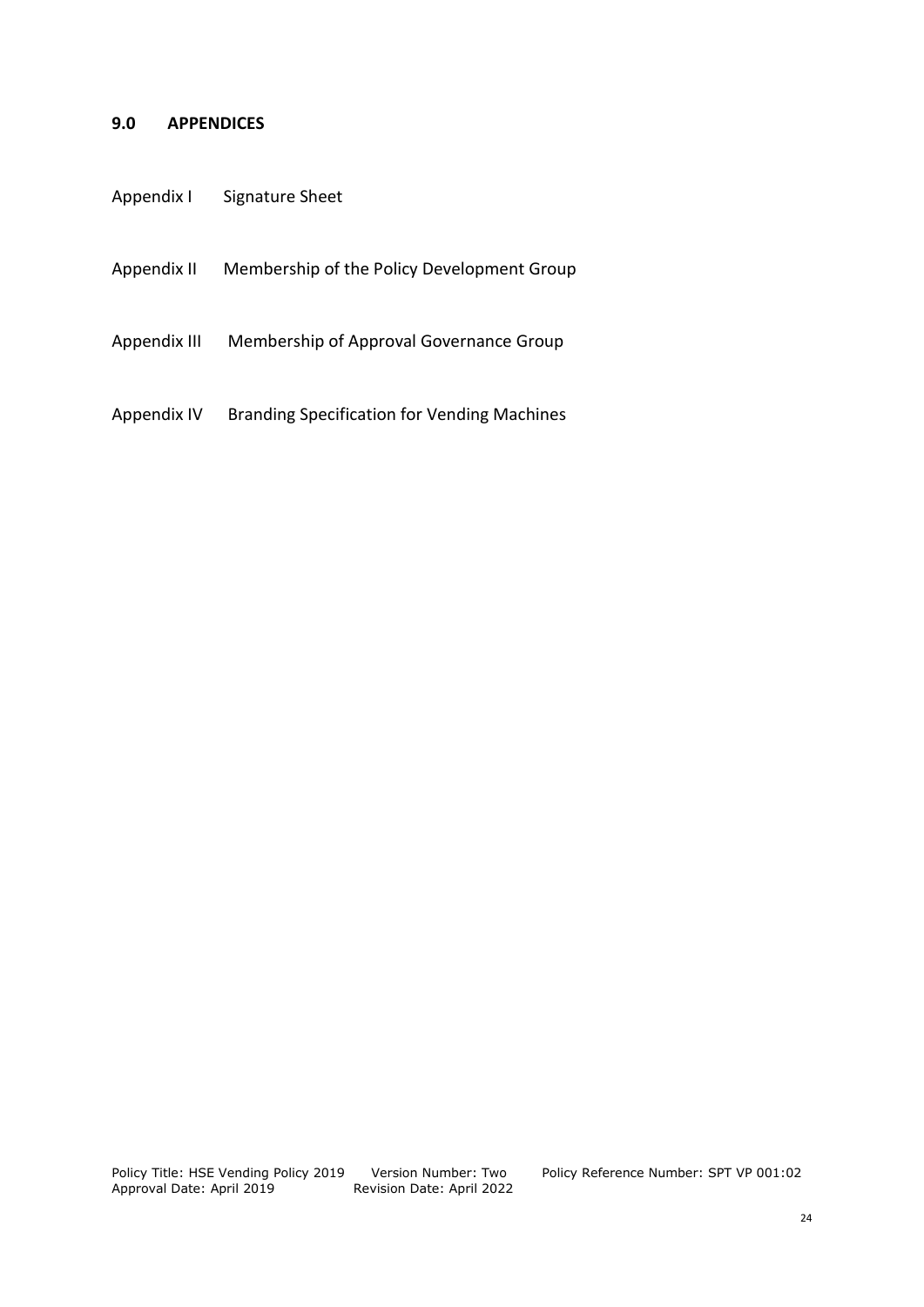# **Appendix I:**

#### **Signature Sheet**

*I have read, understand and agree to adhere to this Policy, Procedure, Protocol or Guideline:*

| <b>Print Name</b> | Signature | <b>Area of Work</b> | Date |
|-------------------|-----------|---------------------|------|
|                   |           |                     |      |
|                   |           |                     |      |
|                   |           |                     |      |
|                   |           |                     |      |
|                   |           |                     |      |
|                   |           |                     |      |
|                   |           |                     |      |
|                   |           |                     |      |
|                   |           |                     |      |
|                   |           |                     |      |
|                   |           |                     |      |
|                   |           |                     |      |
|                   |           |                     |      |
|                   |           |                     |      |
|                   |           |                     |      |
|                   |           |                     |      |
|                   |           |                     |      |
|                   |           |                     |      |
|                   |           |                     |      |
|                   |           |                     |      |
|                   |           |                     |      |
|                   |           |                     |      |
|                   |           |                     |      |

Version Number: Two Policy Reference Number: SPT VP 001:02<br>Revision Date: April 2022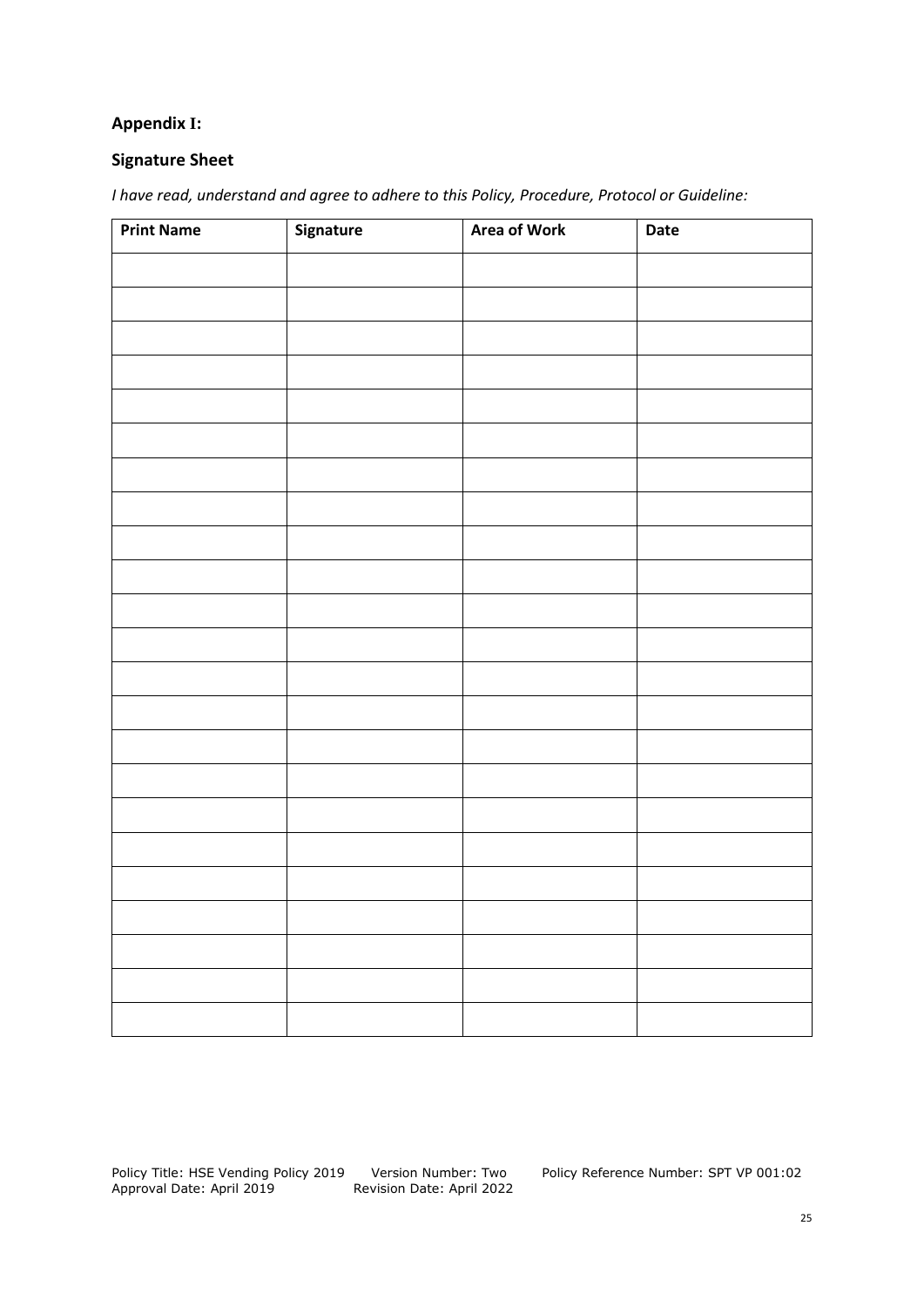#### **Appendix II:**

#### **Membership of the Policy Development Group**

**Anne Bodley,** Head of Catering, Catering Department, Cork University Hospital.

**Rosemary Bracken,** Catering Manager, Cherry Orchard Hospital, Dublin.

**Gerry Brennan,** Category Specialist, Health Business Service Procurement, Sourcing & Contracts.

**Peter Byrne,** Facilities Manager, Letterkenny General Hospital.

**Joana Caldeira Fernandes da Silva,** Technical Executive in Human Health and Nutrition, *safe***food.**

**Annette Collins,** Catering Manager, Cork University Hospital (member up to April 2018).

**Siobhan Fitzpatrick,** Head Of Service Health & Wellbeing, Community Healthcare East.

**Agatha Lawless,** Project Manager, Healthy Eating Active Living Programme.

**Adrienne Lynam,** Project Manager, Staff Health and Wellbeing Programme

**Fidelma Mac Hale,** Healthy Ireland Project Manager, Ireland East Hospital Group.

**Dr. Edel McNamara,** Senior Community Dietitian, Department of Health Promotion and Improvement, HSE Dublin North East.

**Dr. Bernadette O'Keefe,** Specialist in Public Health Medicine, Department of Public Health, Health Service Executive North East

**Margaret O Neill,** Chairperson, National Dietetic Advisor, Strategic Planning and Transformation.

**Michael Quirey,** HSE National Health Sustainability Office.

**Ana Santos,** Occupational Health Advisor representing Workplace Health & Wellbeing.

**Dr. Marie Tuohy**, Assistant National Oral Lead/Child Health, Primary Care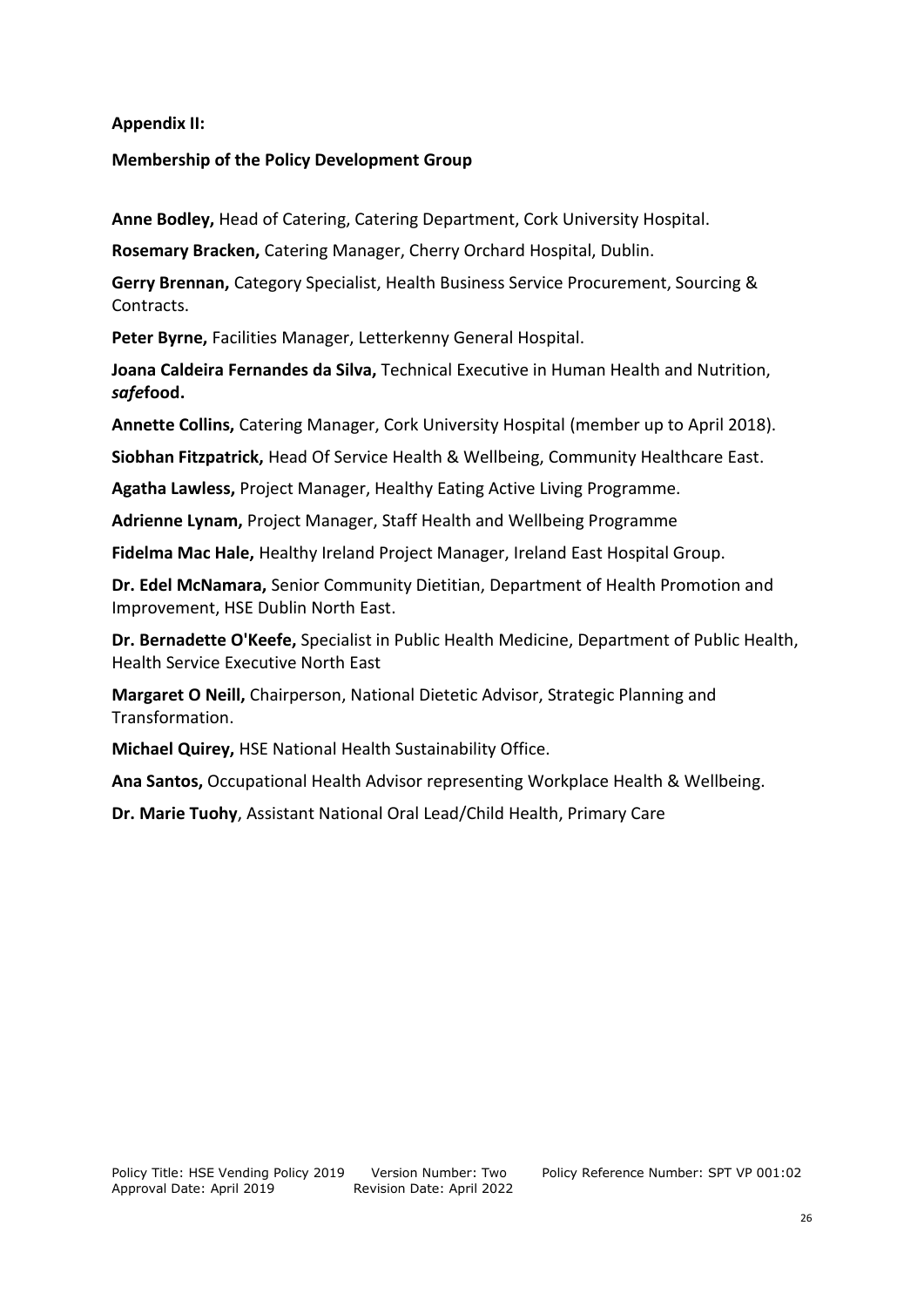**Appendix III:** 

**Membership of the Approval Governance Group – Healthy Eating Active Living Programme Team.**

**Dr. Catherine Hayes,** Knowledge management support.

**Agatha Lawless,** Project Manager, Healthy Eating Active Living Programme**.**

**Sarah O'Brien,** Chairperson, National Lead: Healthy Eating Active Living Programme.

**Dr Bernadette O'Keefe,** Public health policy and research support**.**

**Margaret O'Neill,** Nutrition Policy and support.

**Professor Donal O'Shea,** Consultant Endocrinologist, Clinical Lead and support.

Version Number: Two Policy Reference Number: SPT VP 001:02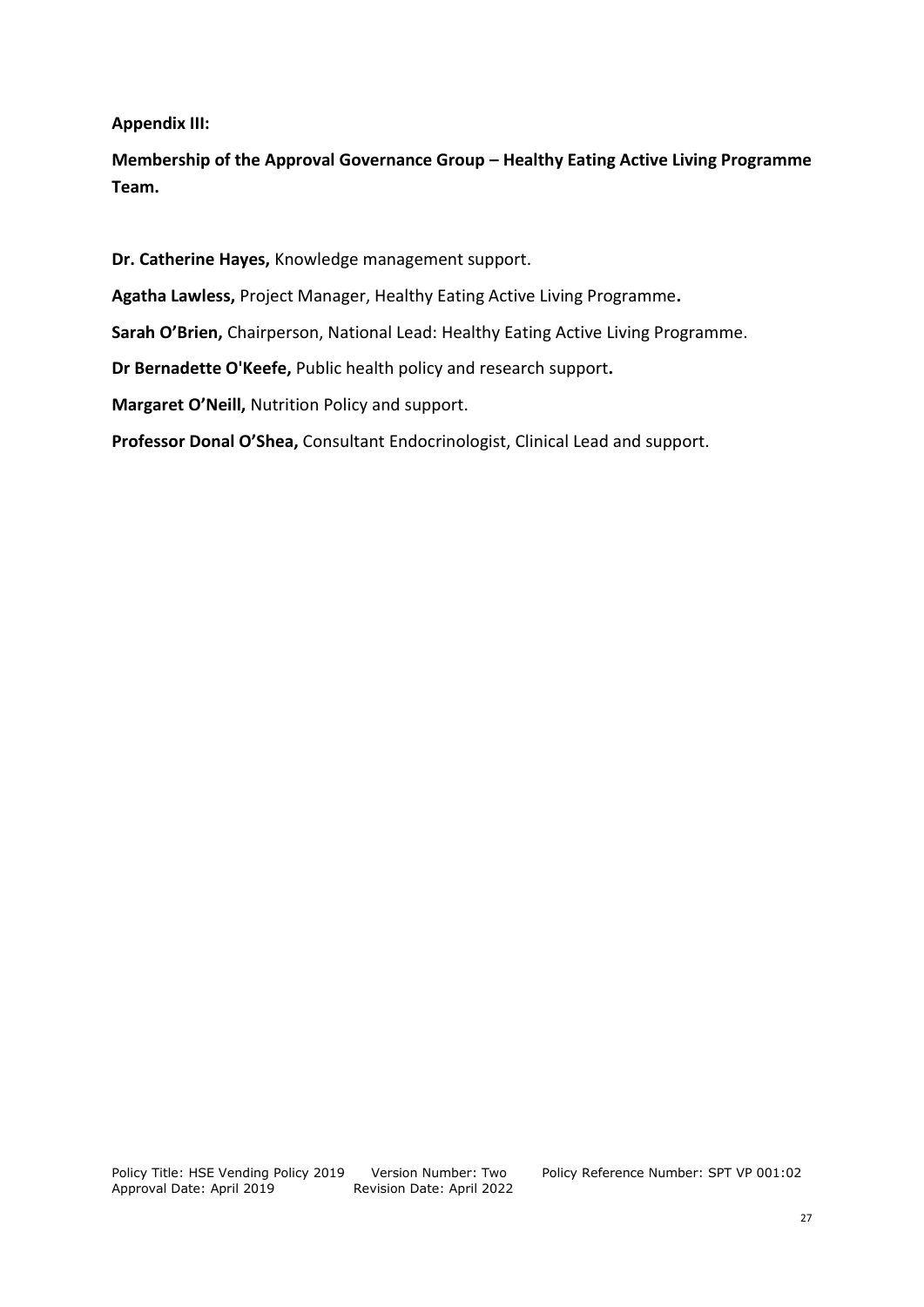# **Appendix IV: Branding Specification for Vending Machines (as per HSE National Contract for Vending 2015-2020)**

# PROVISION OF VENDING SERVICES

(Supply, Installation, Operation and Management of Vending Machines/Products, as per HSE Vending Policy)

# **Branding Specification for Vending Machines**

- Vending machines must be white in colour with a small HSE logo and Healthy Ireland (hi) logo at the bottom of the front and side panels.
- All products must have calories posted.

**1 Key message** in lime green bubbles:

1. Save your smile, drink water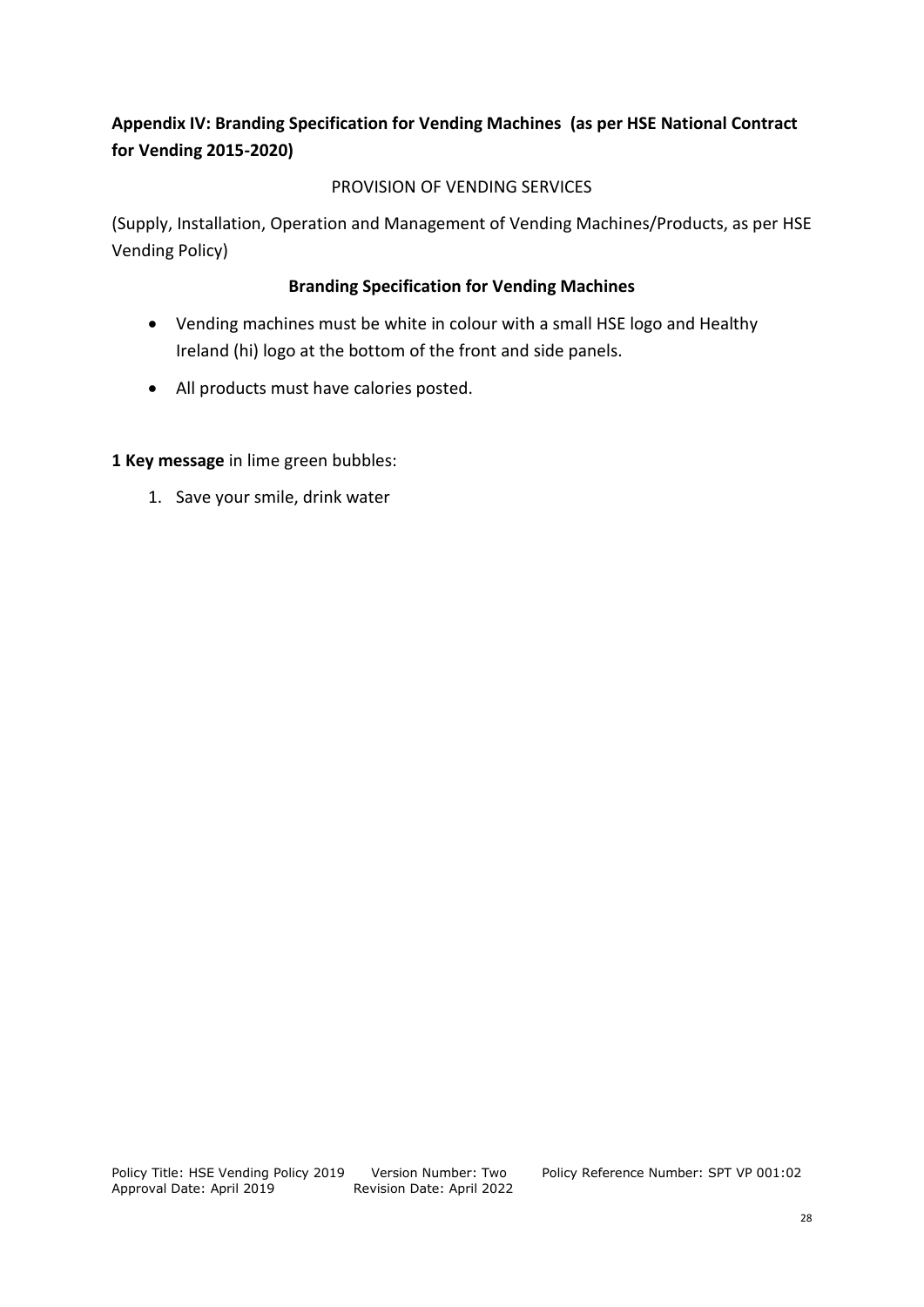# **HSE Vending Policy: To be completed and removed when policy is**

# **approved**

(This PPPG Checklist was developed to assist staff to meet standards when developing Non-Clinical PPPGs)

| <b>Standards for developing Non-Clinical PPPGs</b>                                                                                                                                                                                                                            |                  |  |
|-------------------------------------------------------------------------------------------------------------------------------------------------------------------------------------------------------------------------------------------------------------------------------|------------------|--|
| <b>Stage 1 Initiation</b>                                                                                                                                                                                                                                                     |                  |  |
| The decision making approach relating to type of PPPG guidance required (Policy,<br>Procedure, Protocol, Guideline), coverage of the PPPG (national, regional, local) and<br>applicable settings are described.                                                               | ⊠                |  |
| Synergies/co-operations are maximised across departments/organisations<br>Hospital/Hospital Groups/Community Healthcare Organisations (CHO)/National<br>Ambulance Service (NAS)) to avoid duplication and to optimise value for money and<br>use of staff time and expertise. | $\boxtimes$      |  |
| The scope of the PPPG is clearly described, specifying what is included and what lies<br>outside the scope of the PPPG.                                                                                                                                                       | $\boxtimes$      |  |
| The target users and the population/patient group to whom the PPPG is meant to<br>apply are specifically described.                                                                                                                                                           | ⊠                |  |
| The views and preferences of the target population have been sought and taken into<br>consideration (as required).                                                                                                                                                            | $\boxtimes$      |  |
| The overall objective(s) of the PPPGs are specifically described.                                                                                                                                                                                                             | ⊠                |  |
| Stakeholder identification and involvement: The PPPG Development Group includes<br>individuals from all relevant stakeholders, staff and professional groups.                                                                                                                 | ⊠                |  |
| Conflict of interest statements from all members of the PPPG Development Group<br>are documented, with a description of mitigating actions if relevant.                                                                                                                       | $\boxtimes$      |  |
| The PPPG is informed by the identified needs and priorities of staff, service users<br>and others (as appropriate).                                                                                                                                                           | $\boxtimes$      |  |
| <b>Stage 2 Development</b>                                                                                                                                                                                                                                                    | <b>Checklist</b> |  |
| Systematic methods used to search for and appraise evidence are documented (for<br>PPPGs which are adapted/adopted from international guidance, their methodology<br>is appraised and documented as required).                                                                | $\boxtimes$      |  |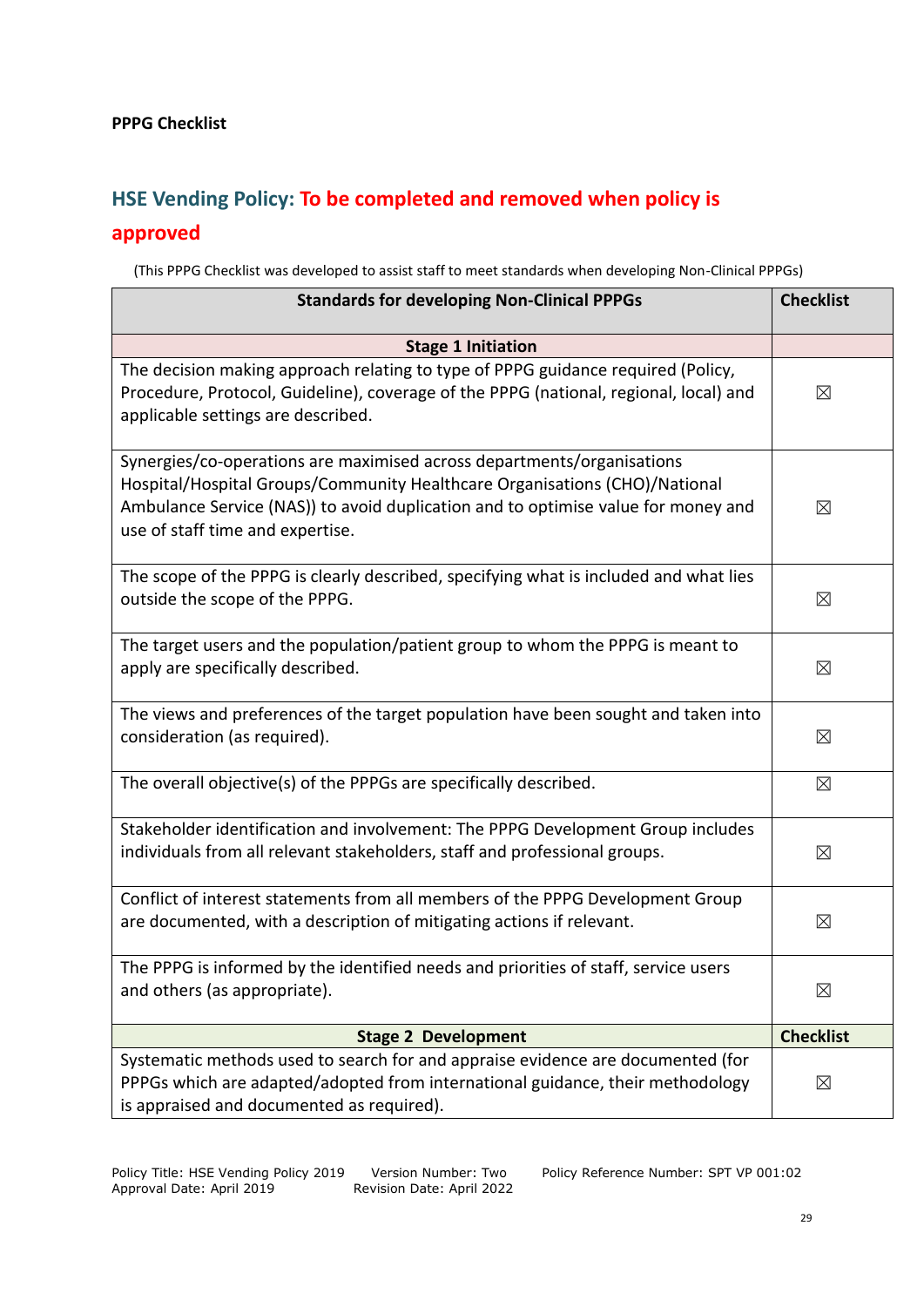| There is an explicit link between the PPPG and the supporting evidence.                                                                                     | $\boxtimes$      |
|-------------------------------------------------------------------------------------------------------------------------------------------------------------|------------------|
| PPPG guidance/recommendations are specific and unambiguous.                                                                                                 | $\boxtimes$      |
| The potential resource implications of developing and implementing the PPPG are<br>Identified e.g. education/training/information, staff time and research. | $\boxtimes$      |
| Education and training is provided for staff on the development and implementation<br>of evidence-based PPPG (as required).                                 | N/A              |
| <b>Stage 3 Governance and Approval</b>                                                                                                                      | <b>Checklist</b> |
| Formal governance arrangements for PPPGs at local, regional and national level are<br>established and documented.                                           | $\boxtimes$      |
| The PPPG has been reviewed by independent experts prior to publication (as<br>required).                                                                    | N/A              |
| Copyright and permissions are sought and documented (as required).                                                                                          | N/A              |
|                                                                                                                                                             |                  |
| <b>Stage 4 Communication and Dissemination</b><br>A communication plan is developed to ensure effective communication and                                   | <b>Checklist</b> |
| collaboration with all stakeholders throughout all stages.                                                                                                  | ⊠                |
| Plan and procedure for dissemination of the PPPG is described.                                                                                              | $\boxtimes$      |
| The PPPG is easily accessible by all users e.g. PPPG repository.                                                                                            | $\boxtimes$      |
| <b>Stage 5 Implementation</b>                                                                                                                               | <b>Checklist</b> |
| Written implementation plan is provided with timelines, identification of responsible                                                                       |                  |
| persons/units and integration into service planning process.                                                                                                | ⊠                |
| Barriers and facilitators for implementation are identified, and aligned with<br>implementation levers.                                                     | $\boxtimes$      |
| Education and training is provided for staff in the development and implementation<br>of PPPGs.                                                             | N/A              |
| <b>Stage 6 Monitoring, Audit, Evaluation</b>                                                                                                                | <b>Checklist</b> |
| Process for monitoring and continuous improvement is documented.                                                                                            | $\boxtimes$      |
| Audit criteria and audit process/plan are specified.                                                                                                        | $\boxtimes$      |
| Process for evaluation of implementation and effectiveness is specified.                                                                                    | $\boxtimes$      |
|                                                                                                                                                             |                  |